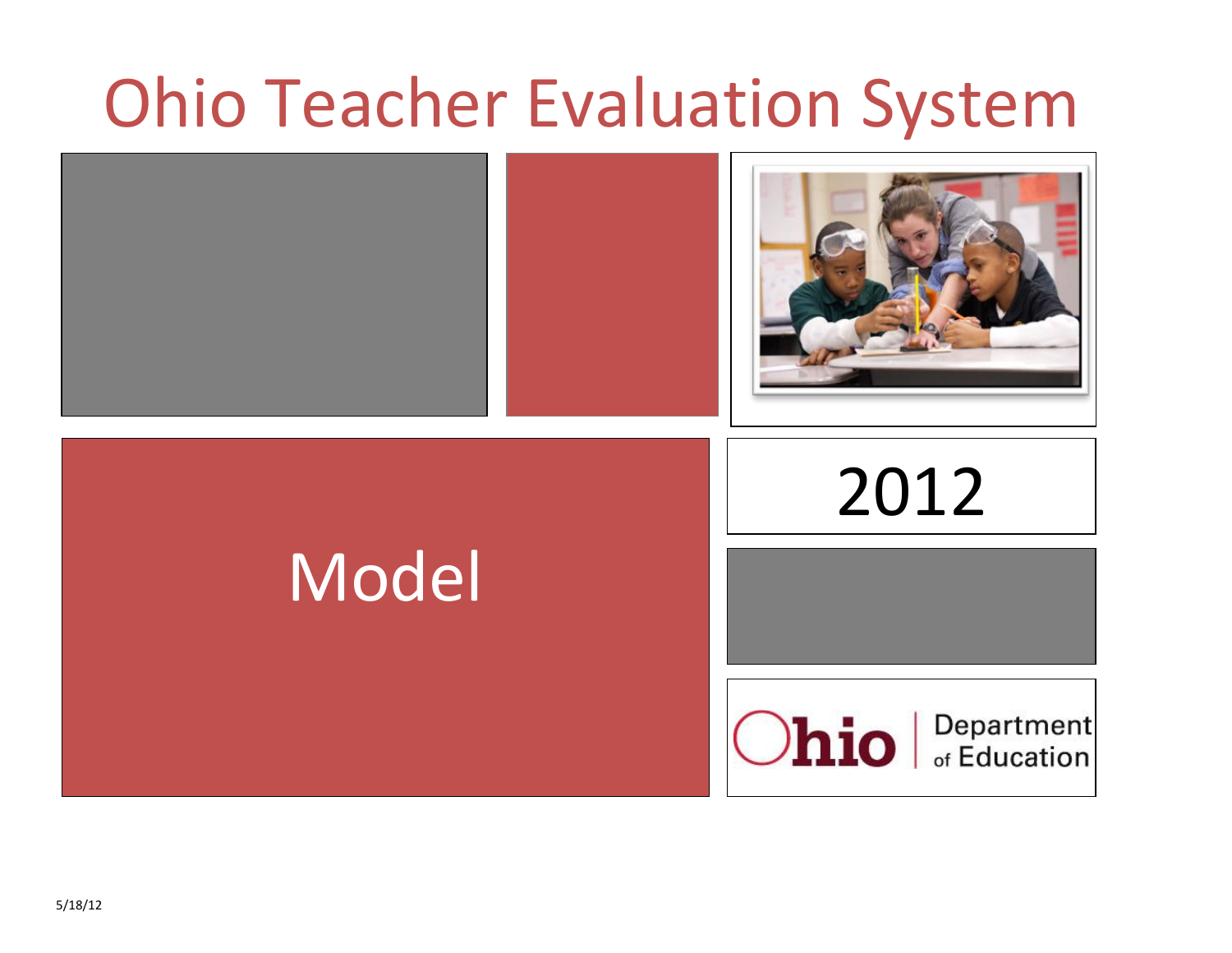# TABLE OF CONTENTS

|                                                                               | $\overline{2}$ |
|-------------------------------------------------------------------------------|----------------|
|                                                                               | 3              |
|                                                                               | 4              |
|                                                                               | 5              |
|                                                                               | 8              |
| Implementing the OTES Model                                                   |                |
|                                                                               | 10             |
|                                                                               | 11             |
|                                                                               | 12             |
|                                                                               | 14             |
|                                                                               | 15             |
| Appendix B: Guidance on Using Evidence to Inform Holistic Performance Ratings | 21             |

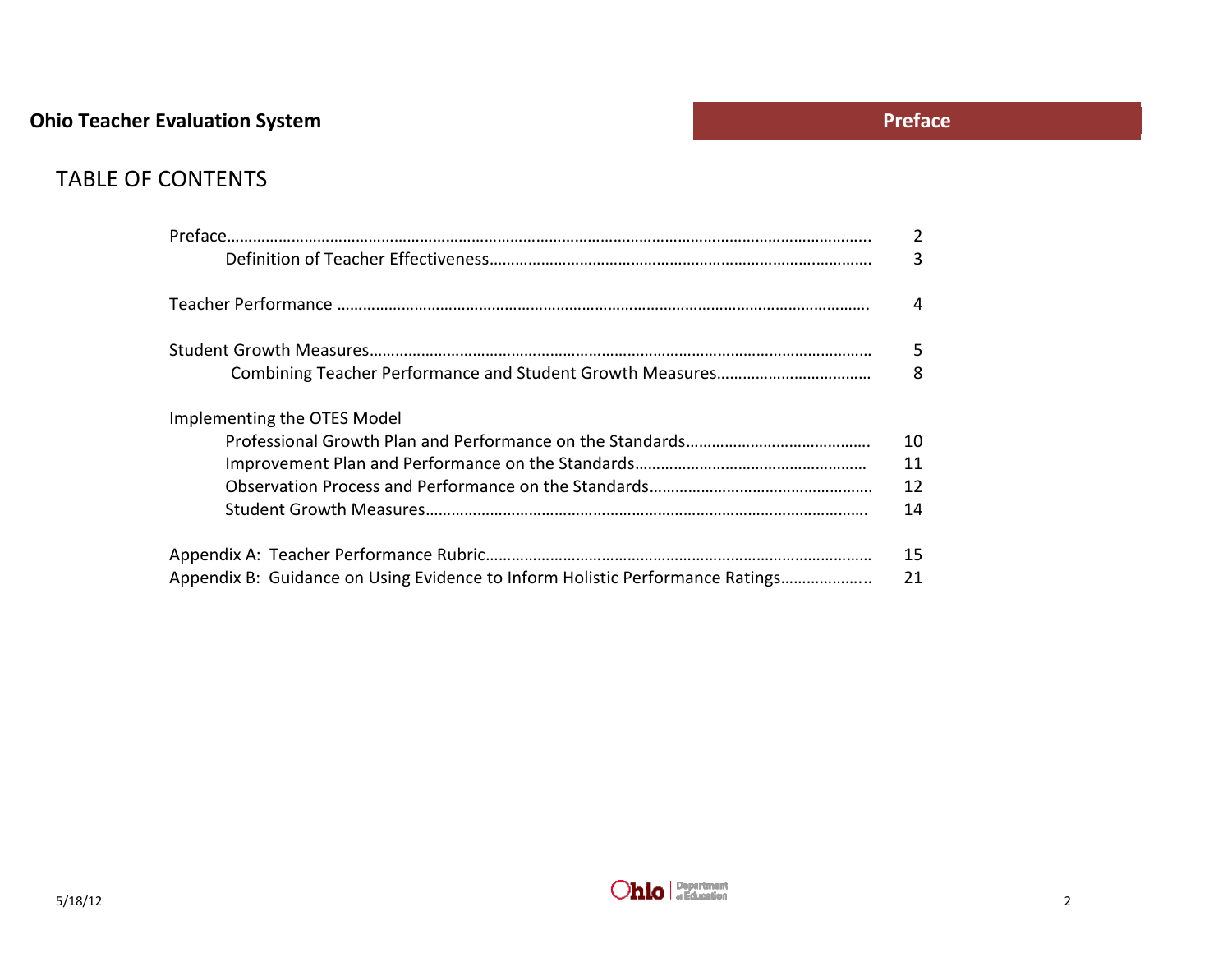# **Preface**

Over the past decade, Ohio has made important education policy advances, with a focus on student learning and achievement, standards and accountability, which together have moved Ohio's kindergarten through 12<sup>th</sup> grade system forward in several important ways. Ohio is serious about its commitment to quality schools. The report of the Governor's Commission on Teaching Success was followed by the passage of Senate Bill 2 in 2004, which mandated the creation of the Educator Standards Board. The Board was charged with the creation of the *Ohio Standards for the Teaching Profession,* the *Ohio Standards for Principals* and the *Ohio Standards for Professional Development*.

House Bill 1 in 2009 directed the Educator Standards Board to recommend model evaluation systems for teachers and principals to the State Board of Education for their review and adoption. The Ohio Teacher Evaluation System (OTES) was created in response to this mandate and designed to be used to assess the performance of Ohio teachers.

The OTES was collaboratively developed by Ohio teachers, school administrators, higher education faculty, and representatives from Ohio's professional associations, in collaboration with national experts in the area of teacher evaluation. The scope of work of the Ohio Teacher Evaluation Writing Team during 2009-2011 included extensive study of model evaluation systems throughout the country. Many well-recognized state and district systems were examined in depth, including the District of Columbia Public Schools, Delaware, New Mexico, North Carolina, and Colorado. The nationally recognized work of Charlotte Danielson, Laura Goe, the New Teacher Center, and Learning Point Associates/American Institutes for Research (AIR) was utilized. This research and the collaboration of these national experts informed the components, processes, and tools included in the OTES. The OTES is designed to be research-based, transparent, fair and adaptable to the specific contexts of Ohio's districts (rural, urban, suburban, large, and small). The evaluation system builds on what we know about the importance of ongoing assessment and feedback as a powerful vehicle to support improved practice.

It is anticipated that as districts design or revise their teacher evaluation system, the OTES will be used as a model. The teacher evaluation as required by Ohio Revised Code:

- o Provides for multiple evaluation factors, including student academic growth which shall account for fifty percent of each evaluation;
- $\circ$  Is aligned with the standards for teachers adopted under section 3319.61 of the Revised Code;
- $\circ$  Requires observation of the teacher being evaluated, including at least two formal observations by the evaluator of at least thirty minutes each and classroom walkthroughs;
- o Assigns a rating on each evaluation conducted under sections 3319.02 and 3319.111 of the Revised Code in accordance with the following levels of performance: accomplished, proficient, developing, or ineffective.
- o Requires each teacher to be provided with a written report of the results of the teacher's evaluation;
- o Implements a classroom-level, value-added program developed by a nonprofit organization as described in division (B) of section 3302.021 of ORC;
- $\circ$  Identifies measures of student academic growth for grade levels and subjects for which the value-added progress dimension prescribed by section 3302.021 of the Revised Code does not apply;
- o Provides for professional development to accelerate and continue teacher growth and provide support to poorly performing teachers; and
- o Provides for the allocation of financial resources to support professional development.

It is our hope that districts and boards of education across the state will find this model useful in improving the assessment of teachers and in strengthening their professional growth.

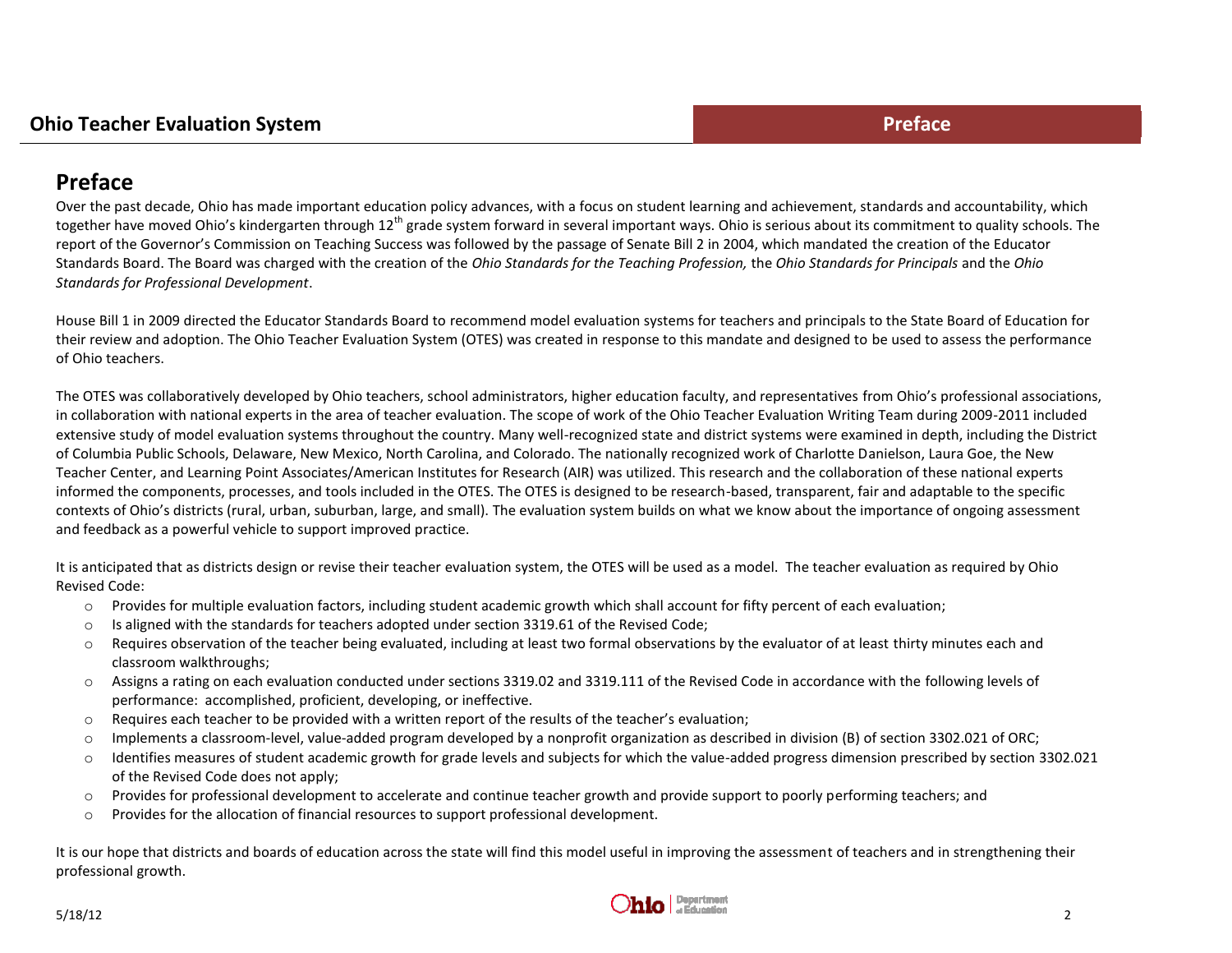# **Definition of Teacher Effectiveness**

The scope of work of the Ohio Teacher Evaluation Writing Team during 2009-2010 included extensive study of model evaluation systems throughout the country. Many state systems were examined in depth (e.g., District of Columbia Public Schools, Delaware, New Mexico, Colorado) for a standards-based definition of teacher effectiveness. Research was supplemented by the work of Charlotte Danielson, Laura Goe, New Teacher Center, and Learning Point Associates.

After conducting extensive research, the following definition of teacher effectiveness was developed by educational practitioners in Ohio and is reinforced by Ohio's Standards for the Teaching Profession. Clearly the research supports the direct connection between effective teaching and high student achievement.

Inherent in this definition is the expectation that all students will demonstrate a minimum of one year of growth based on standard and reliable measures.

Effective teachers:

- $\bullet$ Understand student learning and development, respect the diversity of the students they teach, and hold high expectations for all students to achieve and progress at high levels;
- $\bullet$ Know and understand the content areas for which they have instructional responsibility;
- $\bullet$ Understand and use varied assessments to inform instruction, and evaluate and ensure student learning;
- Plan and deliver effective instruction that advances the learning of each individual student;  $\bullet$
- Create a learning environment that promotes high levels of student learning and achievement for all students;  $\bullet$
- Collaborate and communicate with students, parents, other teachers, administrators and the community to support student learning; and  $\bullet$
- Assume responsibility for professional growth and performance as an individual and as a member of a learning community.  $\bullet$

#### **Ohio Teacher Evaluation System (OTES) Model Organization**

The OTES model is designed to provide support for the implementation of the Ohio State Board Of Education approved framework. It is representative of three years of committee work that includes a field test and pilot. This model is a professional growth model and is intended to be used to continually assist educators in improving teacher performance. This process is to be collaborative and in support of the teacher.

Information contained in this model is organized to address

- **Teacher Performance**
- **Student Growth Measures**
- **Implementing the OTES Model**
- **Appendix A: Teacher Performance Rubric**
- **Appendix B: Guidance on Combining Teacher Performance Measures**

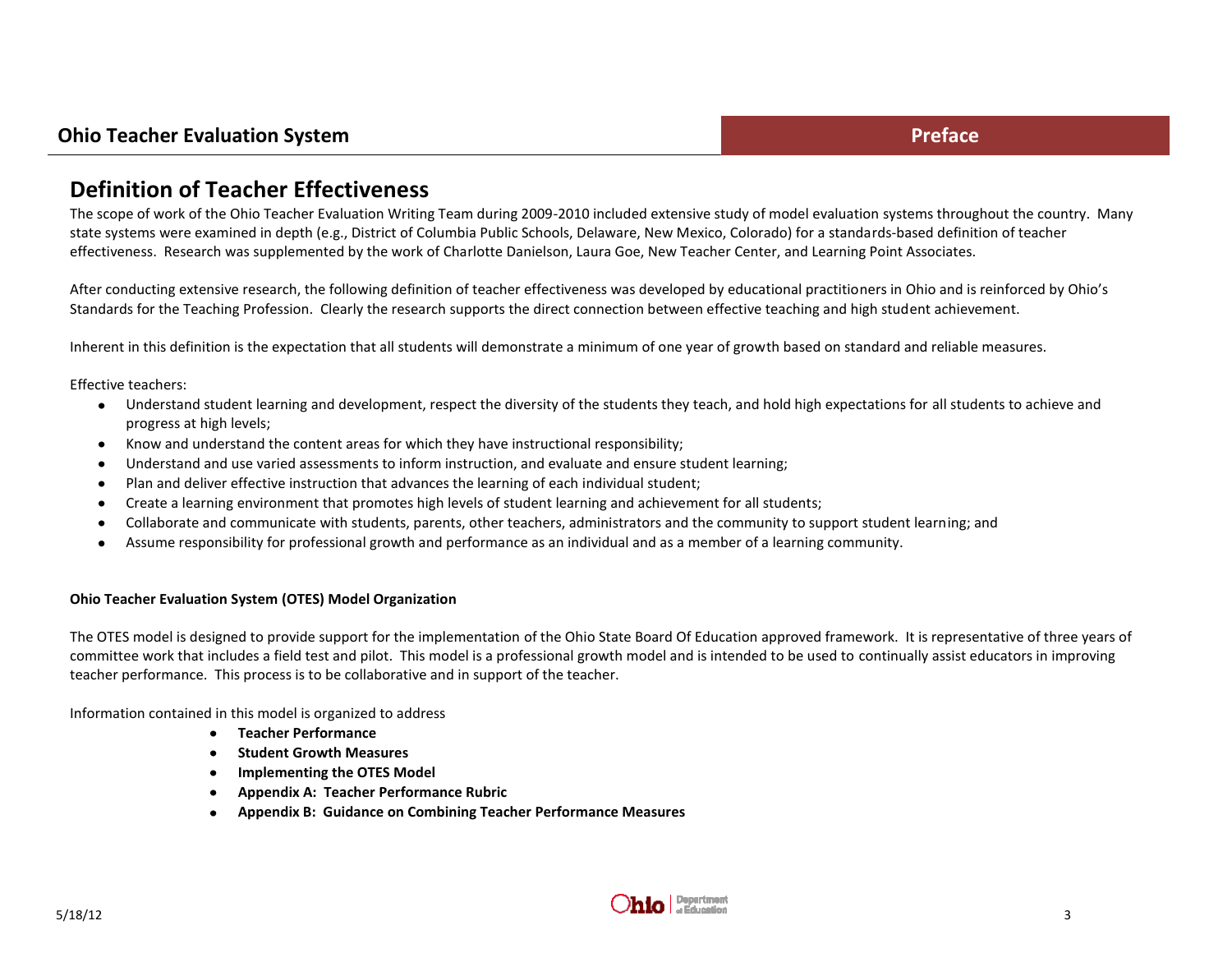### **Teacher Performance**

Teacher performance is determined by using a rating rubric (*Teacher Performance Evaluation Rubric*) consisting of indicators based on the *Ohio Standards for the Teaching Profession*. The evaluation process requires the evaluator to use evidence gathered in a variety of avenues (professional growth or improvement plan,<br>observations, walkthroughs, and conferences) to determine a te



#### Teacher Performance on Standards

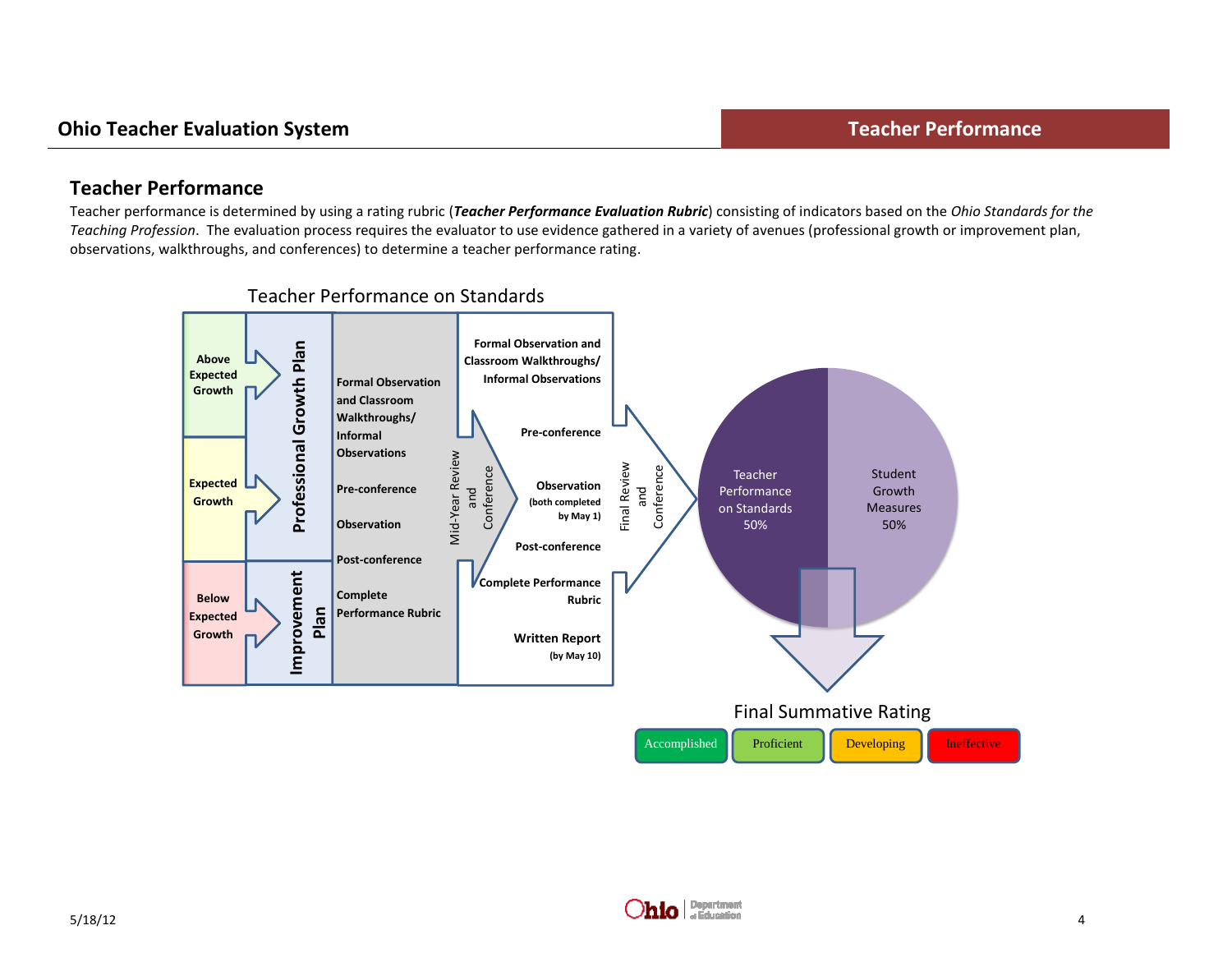# **Student Growth Measures**

Student growth measures shall account for fifty percent (50%) of the teacher evaluation. For the purpose of use in the OTES model, student growth is defined as the change in student achievement for an individual student between two or more points in time.

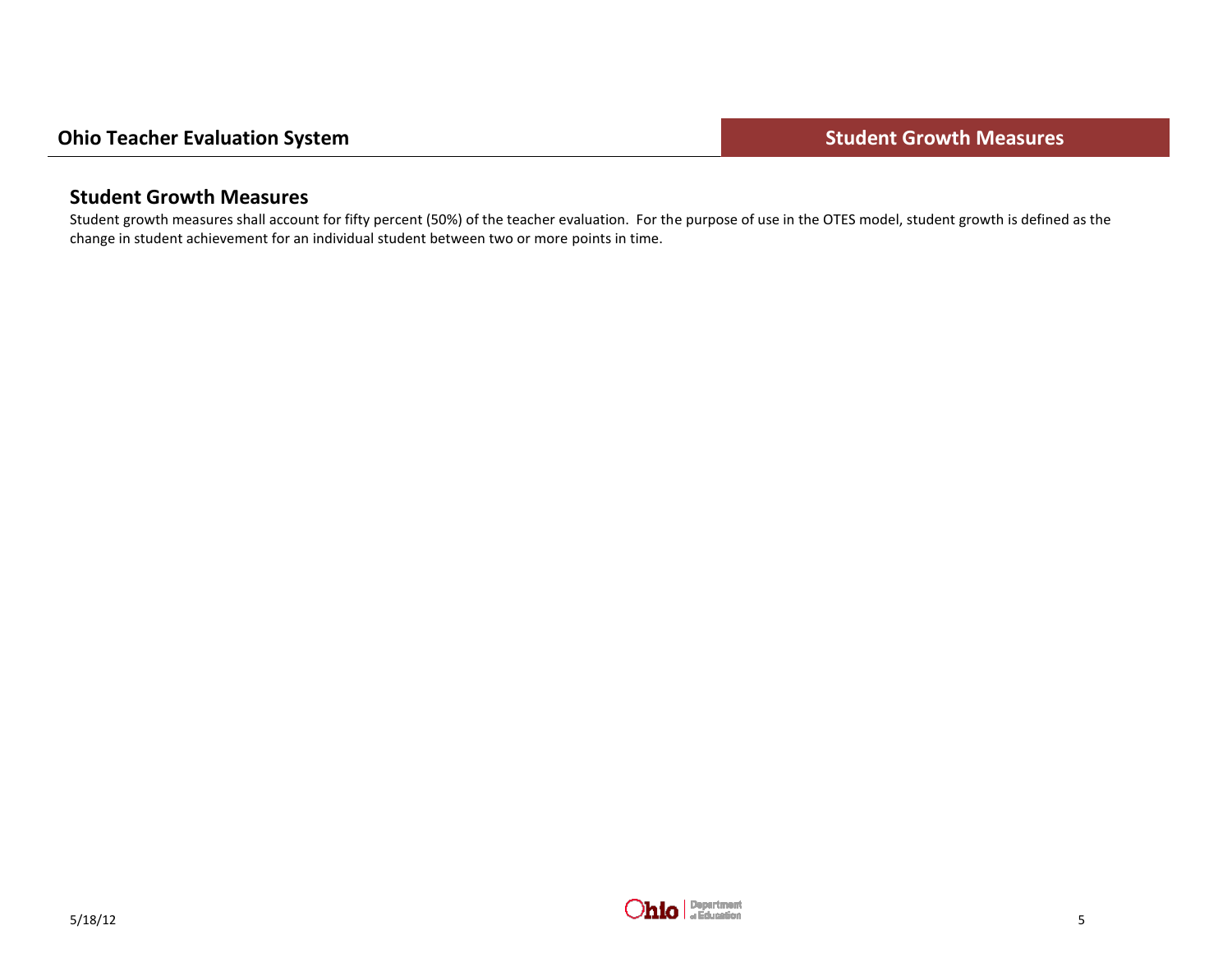

# **Student Growth Measures**

In Ohio's LEAs the student growth component will be comprised of a combination of the following measures based on data availability and LEA decisions.

|                | Teacher Value- | MUST use if available |
|----------------|----------------|-----------------------|
| $\overline{P}$ | Added          | 10-50% if applicable  |

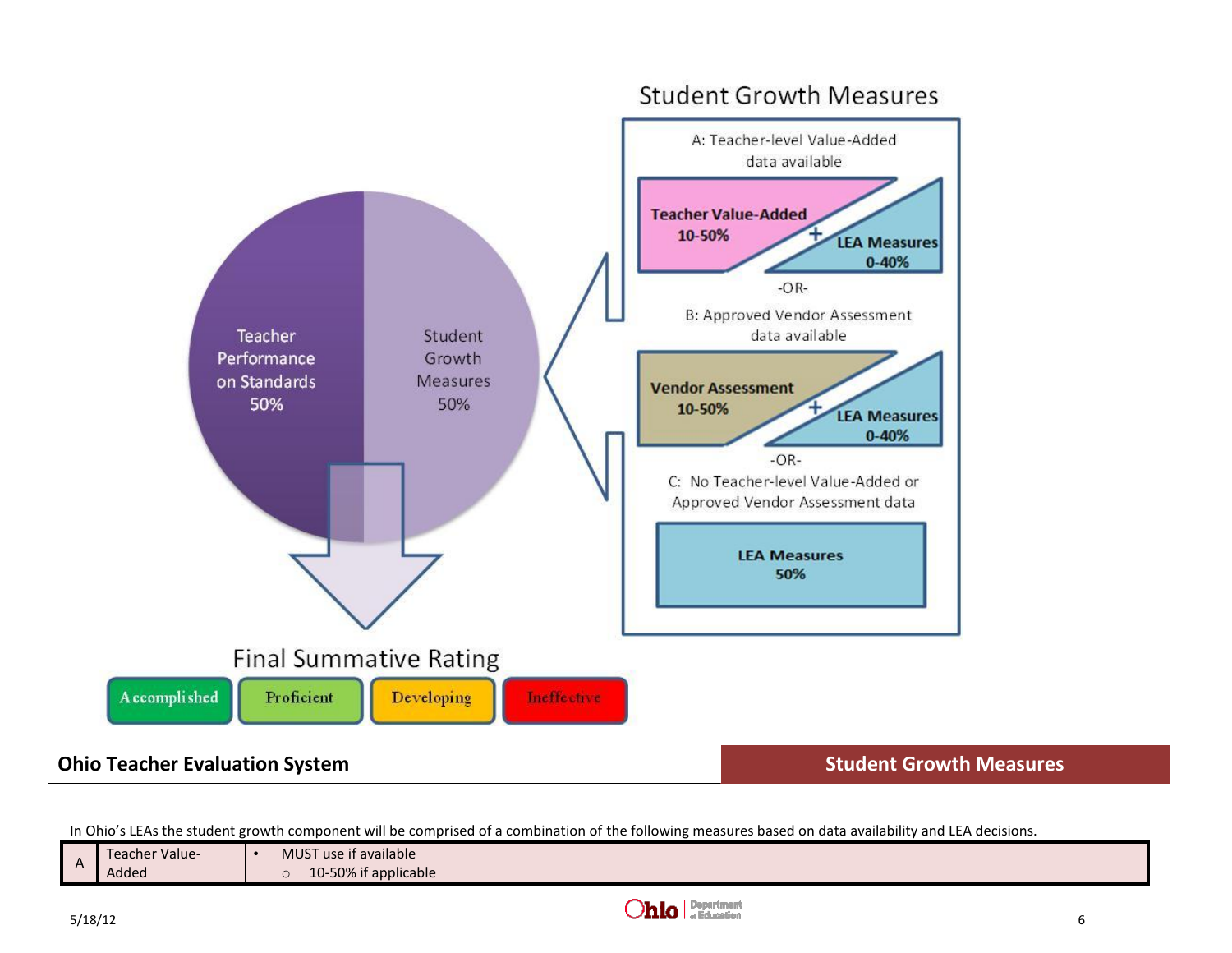|              |                 | Phased-in implementation of reading and math, grades 4-8<br>$\circ$                                                                      |
|--------------|-----------------|------------------------------------------------------------------------------------------------------------------------------------------|
|              |                 | Extended reporting (other grades and subjects) being piloted<br>$\circ$                                                                  |
|              |                 | EVAAS Value-Added metric, aggregated across subject areas<br>$\bullet$                                                                   |
|              |                 | 1-year report; or 2- or 3-year rolling average, based on availability<br>$\circ$                                                         |
|              |                 | MUST use if LEA has assessment in place<br>$\bullet$                                                                                     |
| B            | Vendor          | 10-50% if applicable and no Value-Added data available<br>$\circ$                                                                        |
|              | Assessments     | From ODE-Approved List<br>$\bullet$                                                                                                      |
|              |                 | Vendors demonstrate how assessment can measure growth<br>$\circ$                                                                         |
|              |                 | MAY use: LEA decision (Teacher Groups A & B)                                                                                             |
|              |                 | 0-40% if used in combination with Type One or Two measures<br>$\circ$                                                                    |
|              |                 | MUST use (Teacher Group C)<br>$\bullet$                                                                                                  |
|              |                 | 50% if no Type One or Two data available<br>$\circ$                                                                                      |
|              |                 | Three types of LEA-Determined Measures                                                                                                   |
|              |                 | Student Learning Objectives (SLOs) process for using measures that are specific to relevant subject matter. Measures for SLOs<br>$\circ$ |
|              |                 | must be district-approved and may include:                                                                                               |
|              |                 | District-approved, locally developed assessments<br>$\bullet$                                                                            |
|              | LEA-Determined  | Pre/Post assessments<br>$\bullet$                                                                                                        |
| $\mathsf{C}$ | <b>Measures</b> | Interim assessments<br>$\bullet$                                                                                                         |
|              |                 | Performance-based assessments                                                                                                            |
|              |                 | <b>Portfolios</b><br>$\bullet$                                                                                                           |
|              |                 | Shared attribution measures to encourage collaborative goals and may include:<br>$\circ$                                                 |
|              |                 | Building or District Value-Added is recommended if available<br>$\bullet$                                                                |
|              |                 | Building teams (such as content area) may utilize a composite Value-Added score<br>$\bullet$                                             |
|              |                 | Performance Index gains                                                                                                                  |
|              |                 | <b>Building or District-based SLOs</b>                                                                                                   |
|              |                 | Teacher Group A (with Value-Added) may also use Vendor assessments as a LEA-determined measure if using both<br>$\circ$                  |

The combination of measures within the OTES model will vary depending on the grades and subjects taught. The guidelines and further information given will be updated as research and best practices emerge to inform revisions. Please see the Ohio Department of Education webpage for more information. The combination of measures will fall into three categories: a) Teachers with Value-Added data available; b) Teachers with approved Vendor Assessment data available; c) Teachers with no teacherlevel Value-Added or Approved Vendor Assessment data available. Some combinations of measures, based on LEA decisions, may include a shared attribution measure such as building level data.

### **Ohio Teacher Evaluation System Student Growth Measures**

#### **Why measure student growth?**

According to the National Comprehensive Center for Teacher Quality (NCCTQ), the focus on evaluating educators by measuring growth rather than attainment is fairer to teachers and principals whose students enter classrooms well below grade level. These measures have the potential to inform instruction, build stakeholder commitment, provide a critical dimension to the assessment of teacher effectiveness, and, most important, improve student performance across a broader set of expectations.

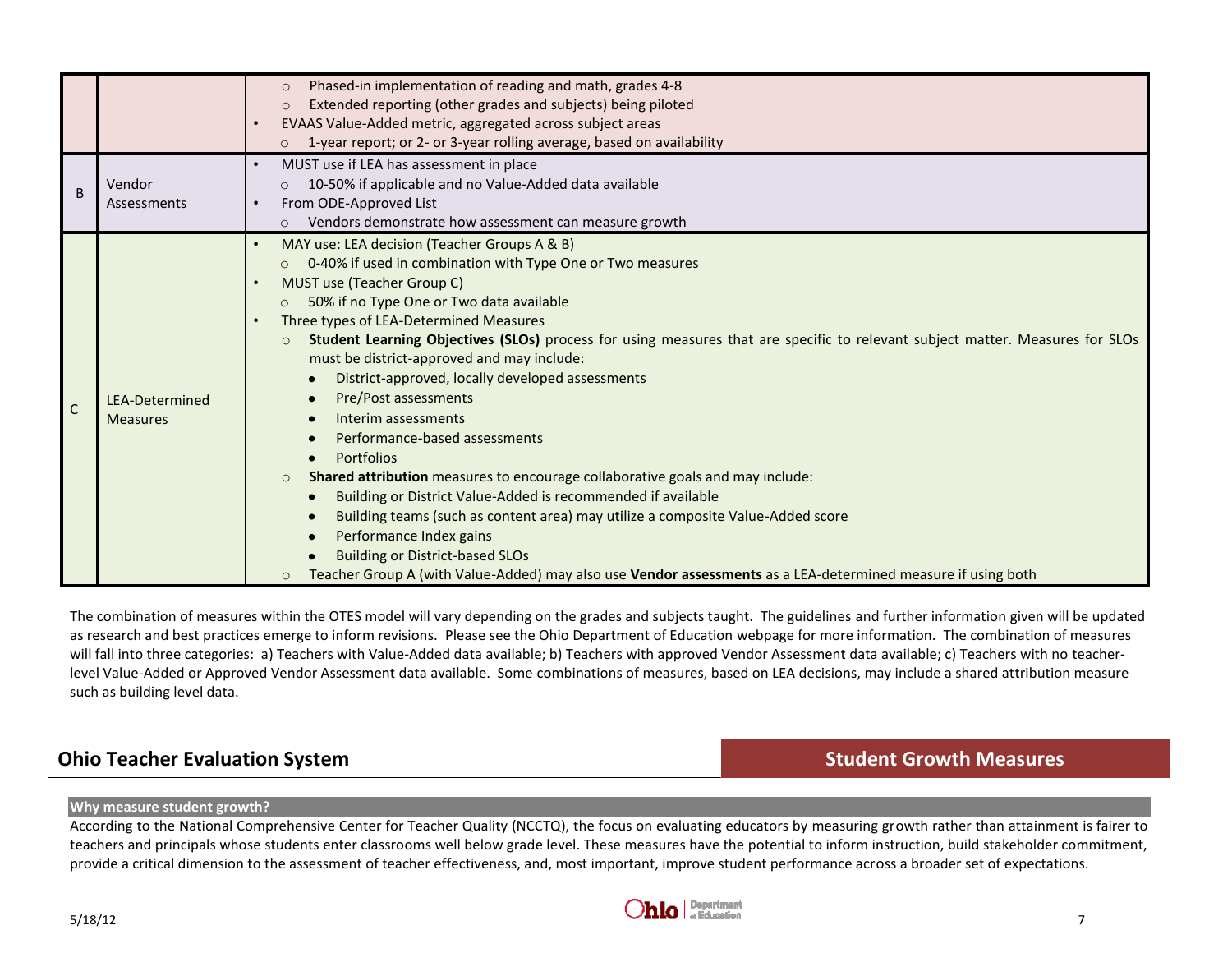#### **Important terms and definitions**

**Student growth**. For the purpose of use in evaluation systems, student growth is defined as "*the change in student achievement for an individual student between two or more points in time" (*excerpted from *Measuring Student Growth for Teachers in Non–Tested Grades and Subjects: A Primer).*

**Tested grades and subjects.** The US Department of Education (ED) defines "tested grades and subjects" *as those covered by the state's assessment under the ESEA* and "non‐tested grades and subjects" *as those without such data*. Because the definition of student growth requires individual student achievement data from two or more points in time, this definition typically limits the tested grades and subjects to grades 4–10 in the subjects of English language arts and mathematics. In Ohio, this is limited to reading and math, grades 4-8.

**Value-Added**. In Ohio, Value-Added refers to the EVAAS Value-Added methodology. This is distinct from the more generic use of the term "value added" which can represent a variety of statistical modeling techniques. The Ohio, EVAAS Value-Added measure of student progress at the district and school level has been a component of the Ohio Accountability system for several years. Ohio's Race to the Top plan provides for the expansion of Value-Added to the Teacher-level. Additionally, the EVAAS data reporting system has added several helpful features to help educators use this important data. Battelle for Kids (BFK) is providing professional development and other related services across the state.

**Vendor Assessment**. Ohio Revised Code requires the Department to "develop a list of student assessments that measure mastery of the course content for the appropriate grade level, which may include nationally normed standardized assessments, industry certification examinations, or end-of-course examinations" for grade levels and subjects for which the Value-Added measure does not apply (the "non-tested" grades). ODE released a Request for Qualifications (RFQ) whereby interested vendors could demonstrate qualifications. The List of approved assessments will be maintained and updated by ODE.

**Student Learning Objectives (SLOs).** SLOs are goals identified by a teacher or group of teachers that identify expected learning outcomes or growth targets for a group of students over a period of time. SLOs are determined by teachers after analyzing data on student academic performance and identifying areas in need of targeted effort for all students and subgroups of students. As a way to measure student growth, SLOs demonstrate a teacher's impact on student learning within a given interval of instruction. Further, they enable teachers to use their own knowledge of appropriate student progress to make meaningful decisions about how their students' learning is measured. As a collaborative process, SLOs also support teacher teams in their use of best practices.

**Multiple measures.** The teacher evaluation framework is based on multiple measures of performance and student growth. It is important that the holistic evaluation rating consider multiple factors across time. Accordingly, there are multiple measures within teacher performance and student growth, within and across years. The student growth measures may include data from multiple assessments and subjects.

Teacher Value-Added, by methodological definition, includes multiple measures on multiple levels. First, the EVAAS methodology incorporates students' test histories (across all state-tested subjects) in determining growth metrics. Second, Value-Added creates effectiveness ratings for each tested grade and subject, as well as an aggregate composite rating. So for example and analogous to Value-Added on the Local Report Card, a  $5<sup>th</sup>$  grade teacher may have a Value-Added rating for  $5<sup>th</sup>$  grade math, a separate rating for 5<sup>th</sup> grade reading, and an overall composite rating. Third, the Value-Added metric will eventually roll into a three-year average so that multiple years of multiple measures are represented.

**Ohio Teacher Evaluation System <b>by Combining Teacher Performance and Student Combining Teacher Performance and Student Growth Measures**

Teacher performance and student growth measures are combined in a summative teacher evaluation rating:

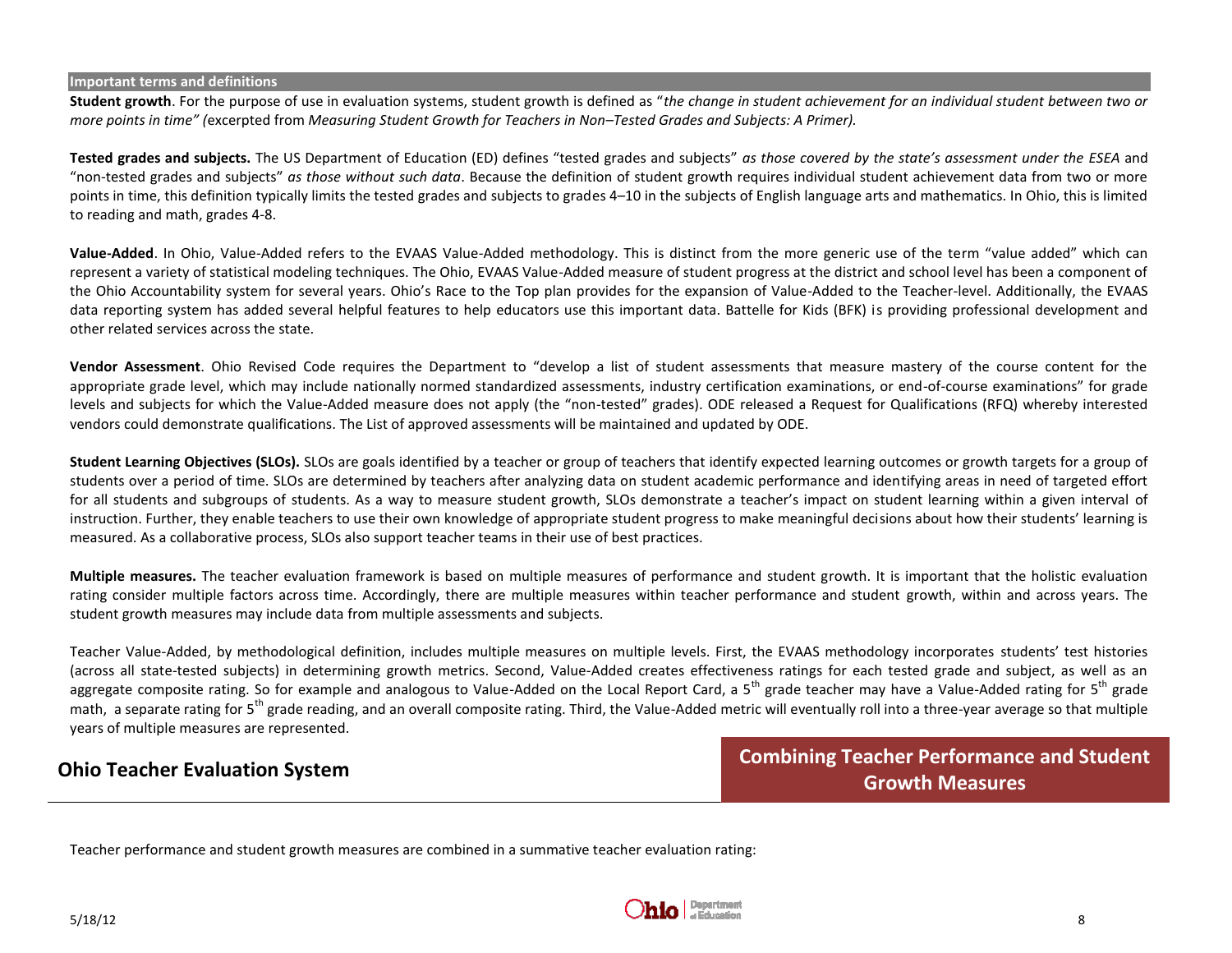

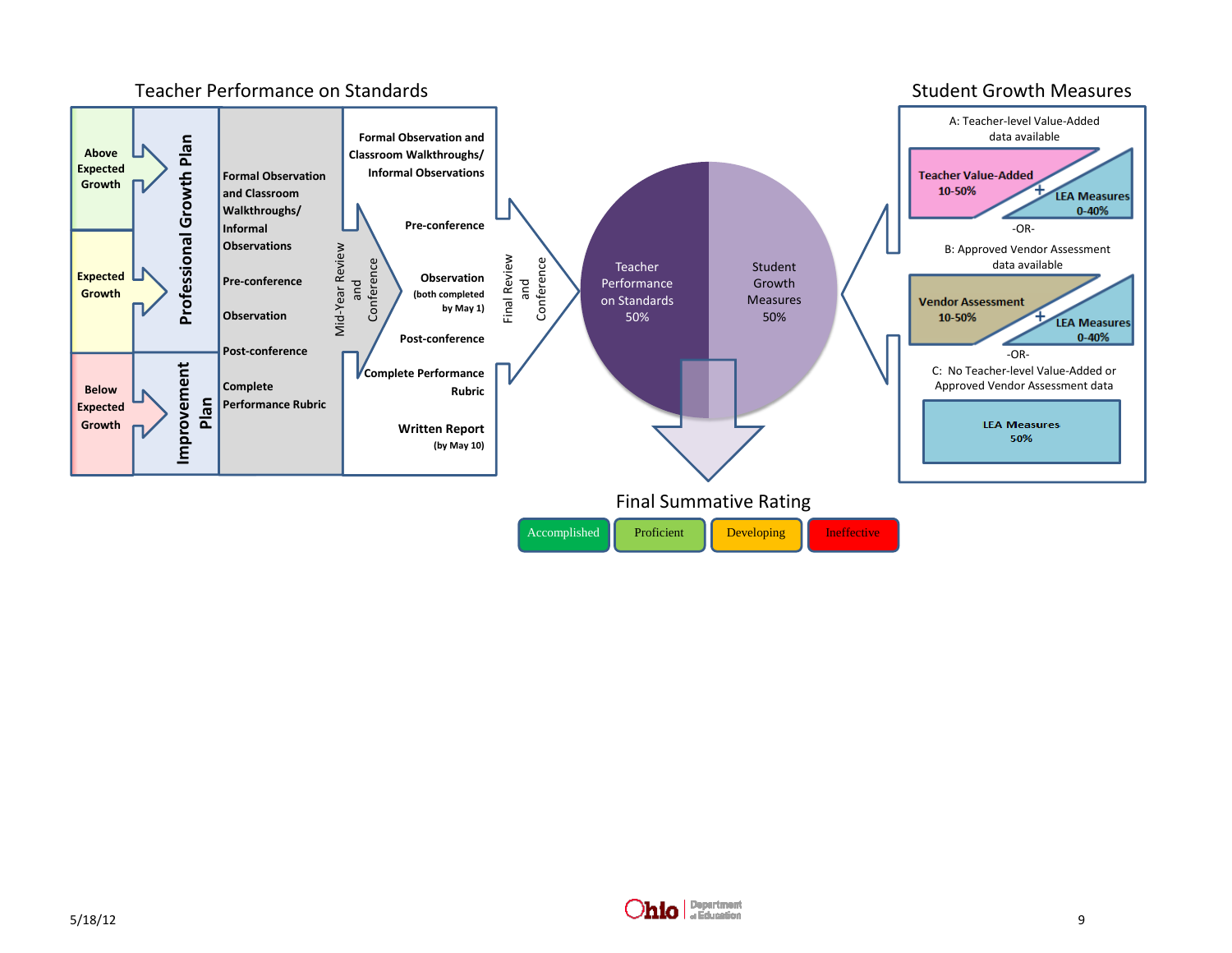Each category's sub-scores are combined on the lookup table to determine rating. The vertical axis of the lookup table represents student growth measures, and the horizontal axis on the table represents teacher performance. By using the lookup table, a final summative rating will be determined. See Appendix C (under development, to be added at a later date) for further information.

|                |          | 4                 | 3                 | $\overline{2}$    | 1                  |
|----------------|----------|-------------------|-------------------|-------------------|--------------------|
|                | Above    | Accomplished      | Accomplished      | Proficient        | <b>Developing</b>  |
| Student Growth | Expected | Proficient        | Proficient        | <b>Developing</b> | <b>Developing</b>  |
|                | Below    | <b>Developing</b> | <b>Developing</b> | Ineffective       | <b>Ineffective</b> |

**Teacher Performance**

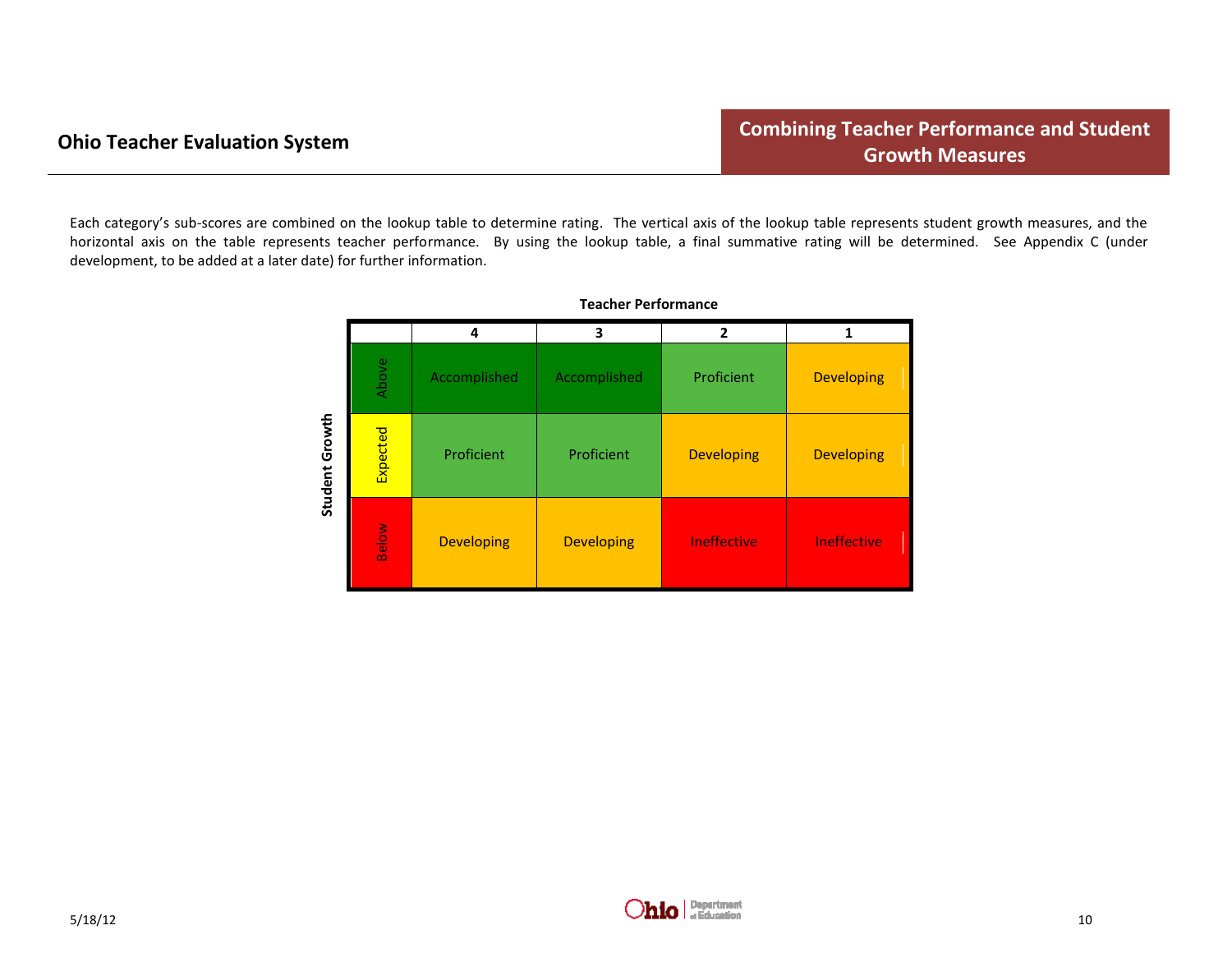# **Requirements for Professional Growth Plan or Improvement Plan**

**Processes**: A Professional Growth Plan or an Improvement Plan is based on Student Growth Measures as designated on the Summative Evaluation Matrix and/ or performance on the standards as noted in the teacher performance rubric (see Appendix A).

| <b>Above</b><br><b>Expected</b><br><b>Growth</b> | <b>Expected</b><br><b>Growth</b> | <b>Below</b><br><b>Expected</b><br><b>Growth</b> | <b>Description of Requirements</b><br>for<br>Professional Growth or Improvement Plan |  |
|--------------------------------------------------|----------------------------------|--------------------------------------------------|--------------------------------------------------------------------------------------|--|
|                                                  |                                  |                                                  |                                                                                      |  |
|                                                  |                                  |                                                  | Growth Plan                                                                          |  |
|                                                  |                                  |                                                  | Improvement Plan                                                                     |  |
|                                                  |                                  |                                                  | Self-Directed by Teacher                                                             |  |
|                                                  |                                  |                                                  | Collaborative - Teacher and Evaluator                                                |  |
|                                                  |                                  |                                                  | Directed by the Evaluator                                                            |  |
|                                                  |                                  |                                                  | <b>Professional Conversations</b>                                                    |  |
|                                                  |                                  |                                                  | Mid-Year Progress Check                                                              |  |
|                                                  |                                  |                                                  | End-of-Year Evaluation                                                               |  |



#### **Professional Conversations and Progress Checks**

As the teacher and evaluator work together during the formative assessment process, scheduled conferences should take place several times during the year to provide opportunities for professional conversation or direction about performance, goals, progress, as well as supports needed. During the year, the evaluator and teacher should discuss opportunities for professional development that evolve as a result of the evaluation process. The professional growth plan will be evaluated through indicators as described in the teacher performance rubric.

# **Professional Growth Plan**

Professional Growth Plans help teachers focus on areas of professional development that will enable them to improve their practice. Teachers are accountable for the implementation and completion of the plan and may use the plan as a starting point for the school year. (The Professional Growth Plan is intended to be one academic year in duration and may support the goals of the Individual Professional Development Plan- IPDP. The Professional Growth Plan is not intended to replace the IPDP.) The professional growth plan and process includes feedback from the evaluator as well as the teacher's self-assessment, and the support needed to further the teacher's continuous growth and development. Professional development should be individualized to the needs of the teacher and students (based on available data), and specifically relate to the teacher's areas for growth as identified in the teacher's evaluation. The evaluator should recommend professional development opportunities, and support the teacher by providing resources (e.g., time, financial). The growth plan should be reflective of the data available and include:

Identification of area(s) for future professional growth; $\bullet$ 

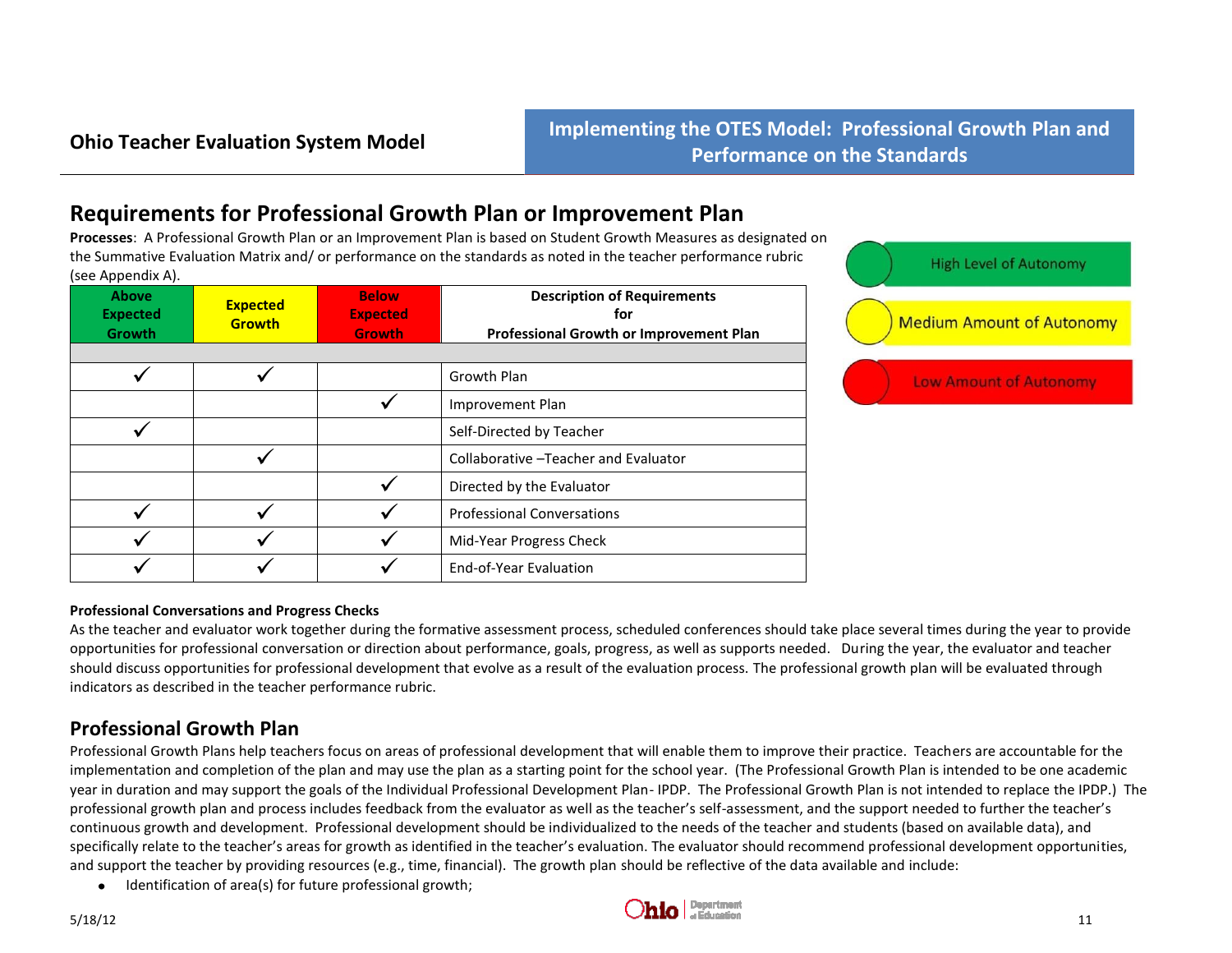- Specific resources and opportunities to assist the teacher in enhancing skills, knowledge and practice;  $\bullet$
- Outcomes that will enable the teacher to increase student learning and achievement.

# **Ohio Teacher Evaluation System Model**

**Implementing the OTES Model: Improvement Plan and Performance on the Standards**

### **Improvement Plan**

Improvement Plans are developed for a teacher by the evaluator in response to ineffective ratings in performance and/or student growth. The Improvement Plan is intended to identify specific areas for improvement of performance and for identifying guidance and support needed to help the teacher improve. [A plan of improvement may be initiated at any time during the evaluation cycle by the evaluator based on deficiencies in performance as documented by evidence collected by the evaluator.] District collective bargaining unit agreements should be consulted to determine additional conditions under which improvement plans are instituted. When an improvement plan is initiated by an administrator, it is the responsibility of the administrator to:

- Identify, in writing, the specific area(s) for improvement to be addressed in relationship to the Ohio Standards for the Teaching Profession;  $\bullet$
- Specify, in writing, the desired level of performance that is expected to improve and a reasonable period of time to correct the deficiencies;  $\bullet$
- Develop and implement a written plan for improvement that will be initiated immediately and includes resources and assistance available;  $\bullet$
- Determine additional education or professional development needed to improve in the identified area(s);  $\bullet$
- Gather evidence of progress or lack of progress.  $\bullet$

A reassessment of the educator's performance shall be completed in accordance with the written plan (multiple opportunities for observation of performance). Upon reassessment of the educator's performance, if improvement has been documented at an acceptable level of performance\*\*, the regular evaluation cycle will resume. If the teacher's performance continues to remain at an ineffective level, the supervising administrator may reinstate the improvement plan with additional recommendations for improvement or take the necessary steps to recommend dismissal.

\*Local negotiated agreement requirements should be consulted when developing Professional Growth Plans and Improvement Plans.

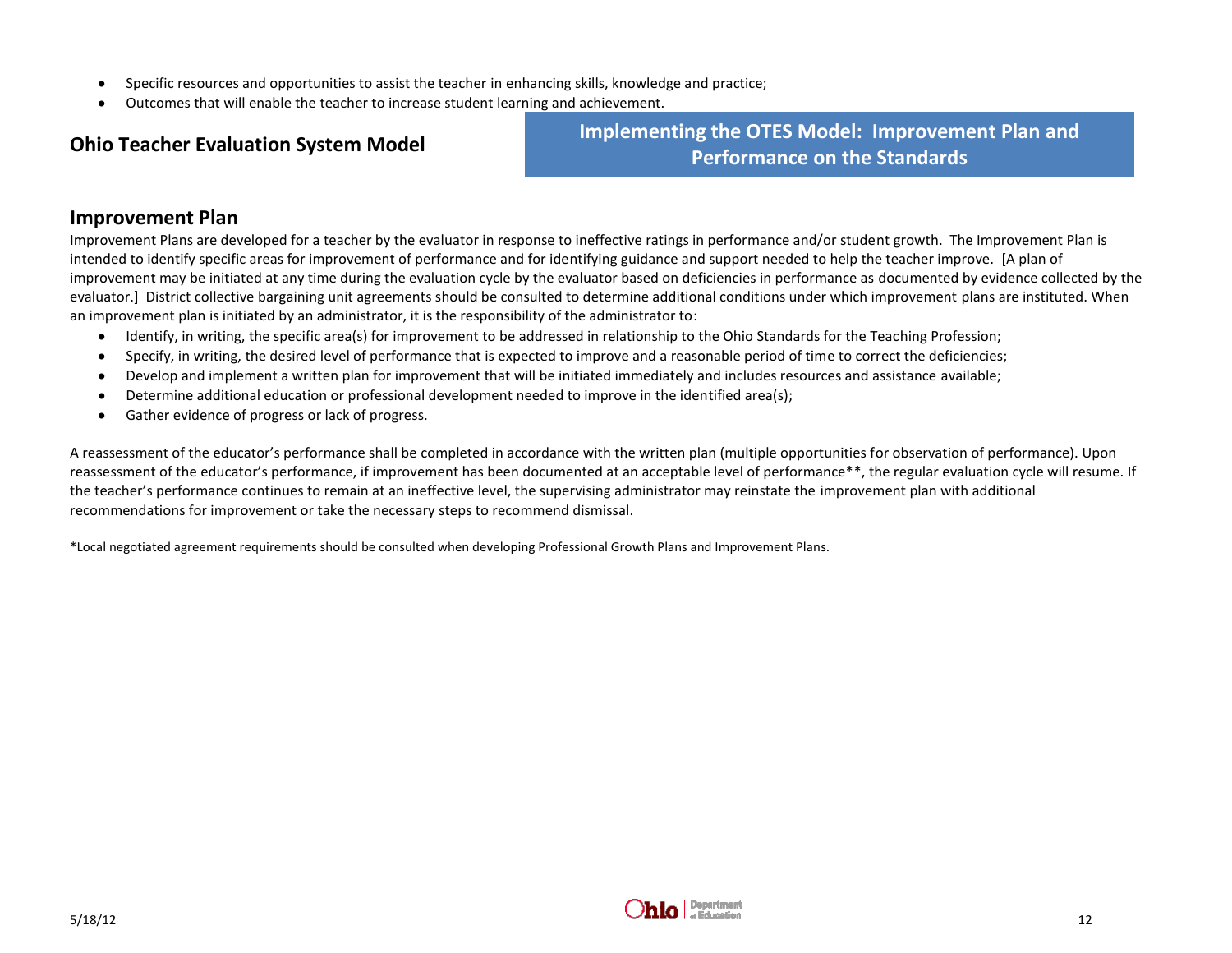# **Implementing the OTES Model: Observation Process and Performance on the Standards**

# **Assessment of Teacher Performance**

All teachers, at all stages of their careers, will be assessed on their expertise and performance—in the classroom and school setting. Teachers with above expected levels of student growth may choose their credentialed evaluator for the evaluation cycle. Teachers with expected levels of student growth will have input on their credentialed evaluator for the evaluation cycle. Teachers with below expected levels of student growth will be assigned the credentialed evaluator for the evaluation cycle. A credentialed evaluator is one who:

- possesses the proper certification/ licensure to be an evaluator or the LEA has deemed that peers may be  $\bullet$ evaluators
- has been approved as an evaluator by the local board of education  $\bullet$
- has completed a state-sponsored OTES training  $\bullet$
- has passed an online assessment using the OTES rubric.  $\bullet$

### **The Formal Observation Process**

Observations of teaching provide important evidence when assessing a teacher's performance and effectiveness. As an evaluator observes a teacher engaging students in learning, valuable evidence may be collected on multiple levels. As part of the formal observation process, on-going communication and collaboration between evaluator and teacher help foster a productive professional relationship that is supportive and leads to a teacher's professional growth and development. Based upon researched best practices, the formal observation process consists of a pre-conference, classroom observation (and walkthroughs), and a post-conference.

#### **Pre-Conference: Planning and observation of classroom teaching and learning**

At the Pre-Conference, the evaluator and teacher discuss what the evaluator will observe during the classroom visitation. Important information is shared about the characteristics of the learners and learning environment. Specific information is also shared about the objectives of the lesson, and the assessment of student learning. The conference will also give the teacher an opportunity to identify areas in which she/he would like focused feedback from the evaluator during the classroom observation. The communication takes place during a formal meeting and a record of the date(s) should be kept. The purpose of the pre-observation conference is to provide the evaluator with an opportunity to discuss the following:

- Lesson or unit objective(s)  $\bullet$
- Prior learning experiences of the students  $\bullet$
- Characteristics of the learners/learning environment  $\bullet$
- Instructional strategies that will be used to meet the lesson objectives  $\bullet$
- Student activities and materials  $\bullet$
- Differentiation based on needs of students  $\bullet$
- Assessment (data) collected to demonstrate student learning  $\bullet$

**NOTE:** The teacher and evaluator should set a time for the formal observation to take place, and re-negotiate this scheduled date and time as necessary if the observation is not conducted as planned.



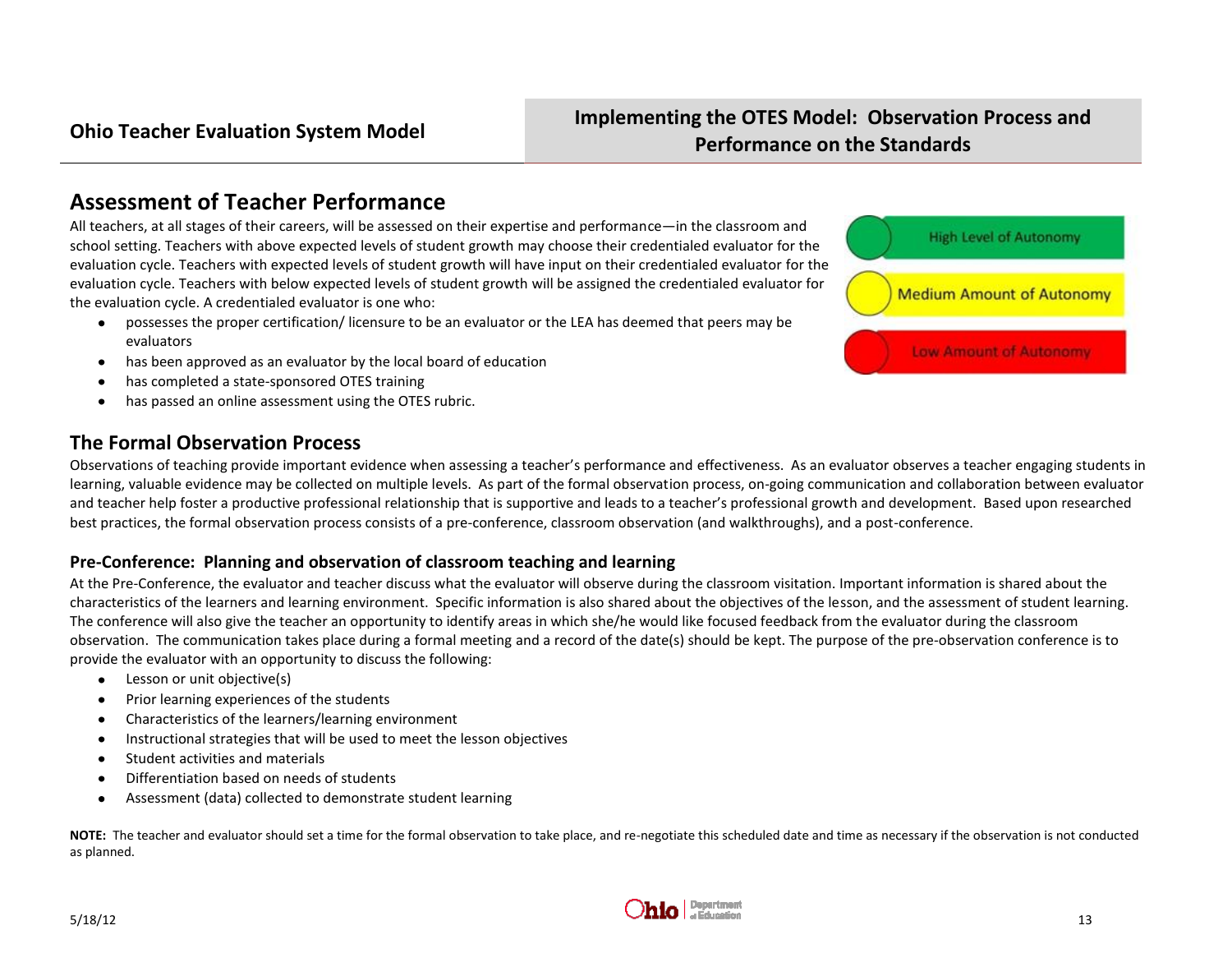# **Implementing the OTES Model: Observation Process and Performance on the Standards**

#### **Formal Observation: Gathering evidence of teacher performance**

Teachers will participate in a minimum of two formal observations. A formal observation consists of a visitation of a class period or the viewing of a class lesson. The observation should be conducted for an entire class period, lesson, or a minimum of 30 minutes. During the classroom observation, the evaluator documents specific information related to teaching and learning.Each formal observation will be analyzed by the evaluator using the *Teacher Performance Evaluation Rubric.* A narrative will then be completed by the evaluator to document each formal observation. The results of each formal observation are reviewed with the teacher during the postobservation conference. Formal observations will not include videotaping or sound recordings except with the written permission of the teacher.

**Classroom walkthroughs** are informal observations less than 30 minutes. These may occur frequently and may be unannounced.

#### **Post-Conference: Reflection, reinforcement, and refinement**

The purpose of the post-observation conference is to provide reflection and feedback on the observed lesson and to identify strategies and resources for the teacher to incorporate in lessons to increase effectiveness. Following the lesson, the teacher reflects on the lesson and how well the student learning outcomes were met. Professional conversations between the evaluator and the teacher during the Post-Conference will provide the teacher with feedback on the observed lesson, and may identify additional strategies and resources.The evaluator will make recommendations and commendations which may become part of the teacher's professional development plan.

In general, the discussion between the evaluator and teacher needs to focus on how successful the lesson was (reinforcement), areas needing further support (refinement). Teachers may bring additional evidence that supports the lesson observed to share with the evaluator at the conference. The evaluator may consider these as evidence of student learning or evidence to support the teacher's performance.

#### **Combining Measures to Obtain a Holistic Rating**

A strong teacher evaluation system calls for ongoing collaboration and honest conversation between teachers and their evaluators. The foundation of such a system is the transparent, two-way gathering and sharing of evidence that informs the teacher performance ratings at the end of the year. Some teacher behaviors are observable in the classroom while other evidence may include

#### **Suggestions for Conducting the Post-Conference**

- 1. Introduction/Greeting/Establish Length
	- Review Conference Process
	- General Impression Question
	- "How do you think the lesson went?"
- 2. Reinforcing the Teacher
	- Identify an area of Reinforcement (ONLY one area)
	- Ask Self-Analysis Question
	- Provide evidence from notes
- 3. Refining the Teacher's Skill:
	- Identify an area of Refinement (ONLY one area)
	- Ask Self-Analysis Question
	- Provide evidence from notes
	- Give a recommendation for future practice
- 4. Present evidence and rating connected to the rubric

formal conferences, informal conversations, evidence of practice, and colleague, parent and student input. The model Ohio Teacher Evaluation System describes opportunities for teachers and evaluators to discuss evidence, build a common understanding of the teacher's current practice, and identify areas for future growth. Regular check-ins also help evaluators manage the administrative burden of gathering and organizing evidence by sharing the responsibility with the teacher and encouraging evaluators to document teacher practices as they occur.

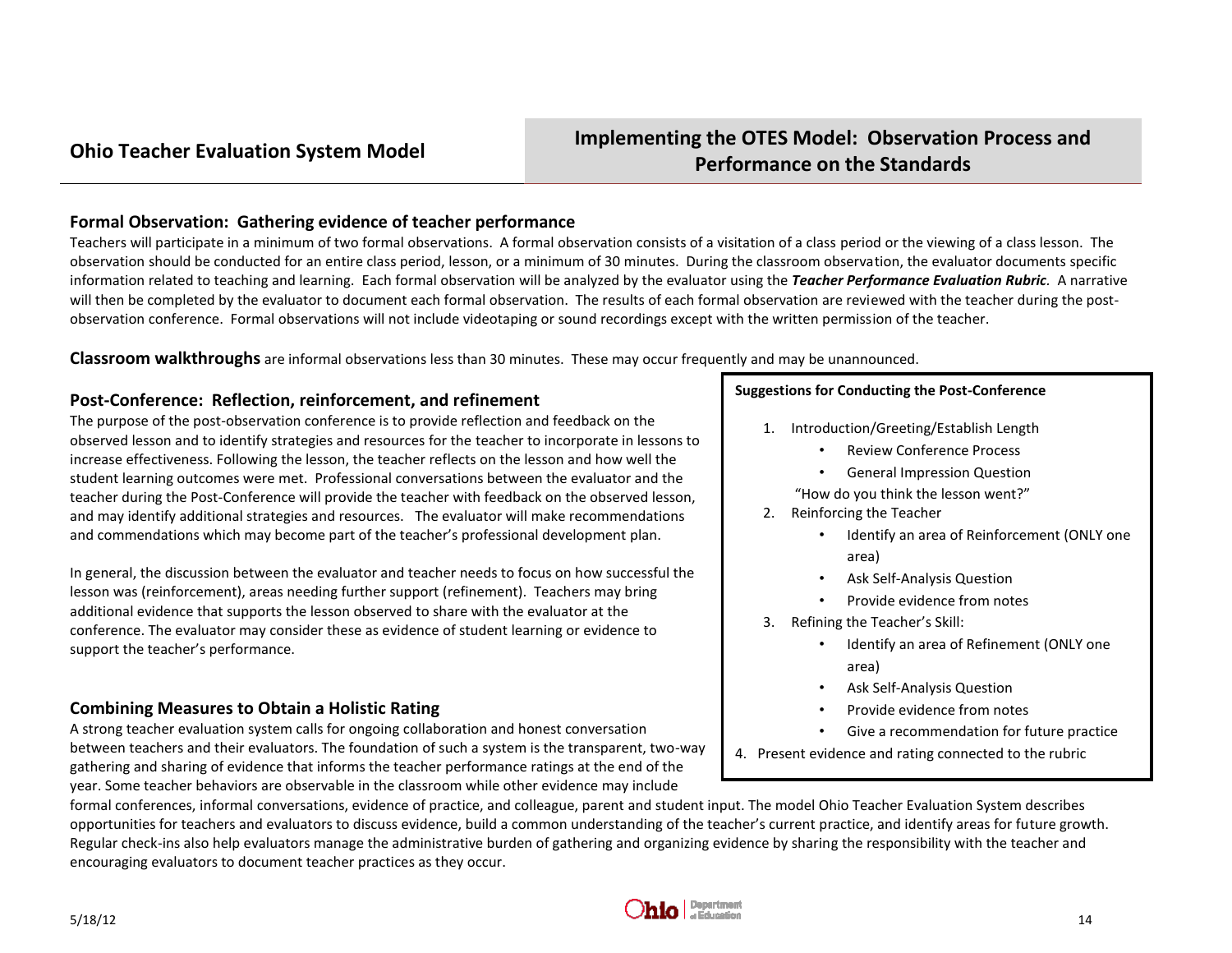*For suggested step-by-step guidance for evaluators to review and analyze multiple data points that inform teacher performance ratings, please see Appendix B:* **Using Evidence to Inform Holistic Performance Ratings.**

**Ohio Teacher Evaluation System Model Implementing the OTES Model: Student Growth Measures**

# **Assessment of Student Growth**

Student growth measures shall account for fifty percent (50%) of the teacher evaluation. For the purpose of use in the OTES model, student growth is defined as the change in student achievement for an individual student between two or more points in time. In Ohio's LEAs the student growth component will be comprised of a combination of two or more measures of Value-Added scores, Vendor-created assessments, and LEA determined student growth measures.

#### **Three categories of teachers based on availability of Teacher Value-Added and LEA decisions**

It is important to note that the combination of measures within this general framework will vary depending on the grades and subjects taught. There is not enough research yet to say which combination of measures will provide the most accurate and useful information about teacher effectiveness. Therefore, these guidelines shall be updated as research and best practices emerge to inform revisions. Subsequently, the specific student growth components will be divided into three categories for teachers based on the availability of Teacher Value-Added and LEA decisions:



As the teacher evaluation system is implemented and matures, LEAs may consider a phased-in, stepped approach in designing percentage breakdowns within categories. Some student growth data will be based on the previous year's results (due to testing schedules and evaluation requirements for evaluation schedule). The Value-Added metric will utilize a three-year average, which will itself mature on a rolling basis as LEAs implement teacher Value-Added on a phased-in schedule beginning in 2010-11.

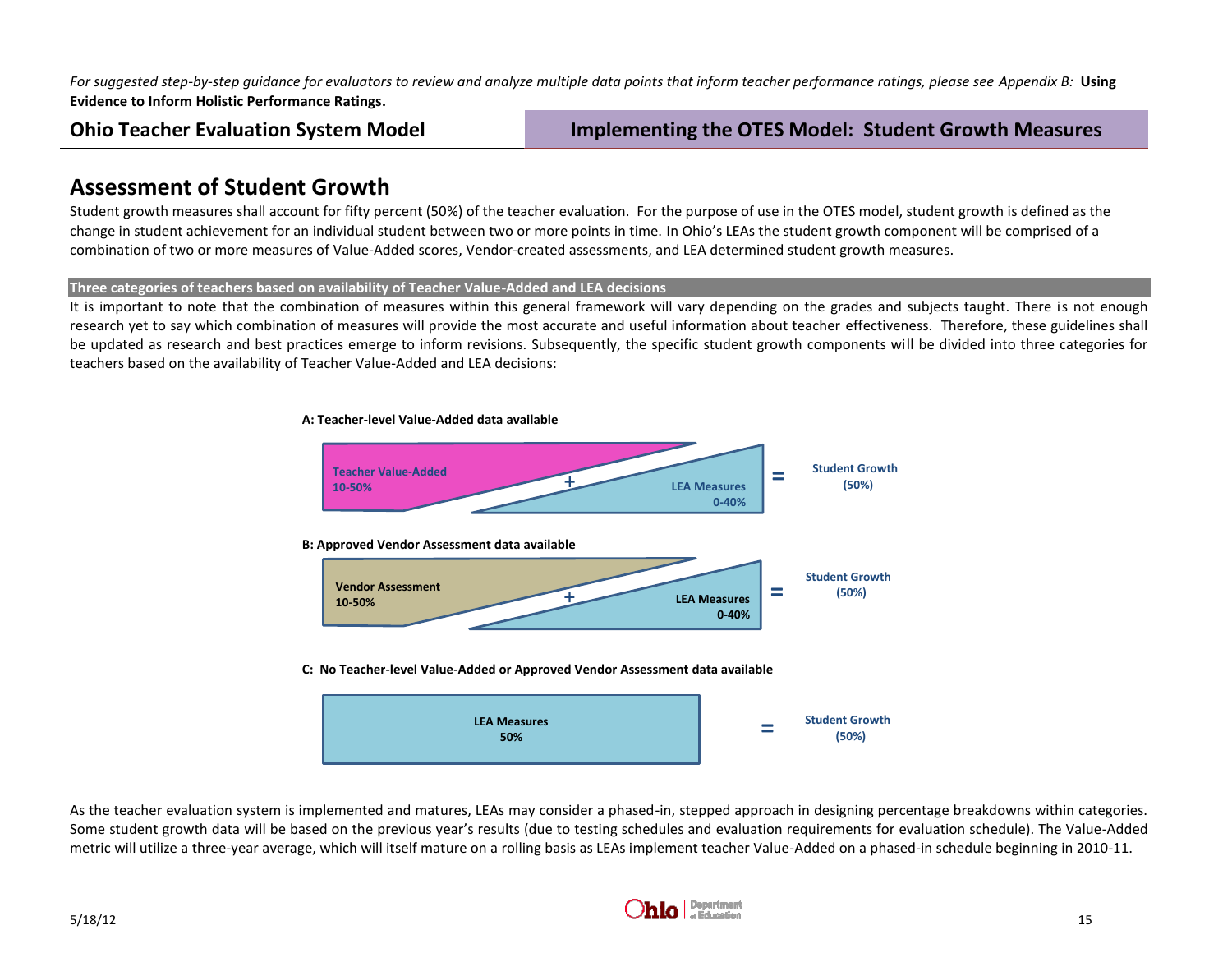#### **Ohio Teacher Evaluation System Model Contract Contract Contract Contract Contract Contract Contract Contract Contract Contract Contract Contract Contract Contract Contract Contract Contract Contract Contract Contract Cont**

# **Teacher Performance Evaluation Rubric**

The *Teacher Performance Evaluation Rubric* is intended to be scored holistically. This means that evaluators will assess which level provides the best *overall*  description of the teacher. The scoring process is expected to occur upon completion of each thirty (30) minute observation and post-conference. The evaluator is to consider evidence gathered during the pre-observation conference, the observation, the post-observation conference, and classroom walkthroughs (if applicable). When completing the performance rubric, please note that evaluators are not expected to gather evidence on all indicators for each observation cycle. Likewise, teachers should not be required to submit additional pieces of evidence to address all indicators. The professionalism section of the rubric may use evidence collected during the pre-observation and post-observation conferences as well as information from the Professional Growth and/or Improvement Plan (if applicable).

|               | <b>INSTRUCTIONAL PLANNING</b>                                                                    |                                                                                                                                                                                                                                      |                                                                                                                                                                                                                                                                                                                                                                                                                                                                        |                                                                                                                                                                                                                                                                                                                                                                                                                                                                            |                                                                                                                                                                                                                                                                                                                                                                                                                                                                                         |  |  |
|---------------|--------------------------------------------------------------------------------------------------|--------------------------------------------------------------------------------------------------------------------------------------------------------------------------------------------------------------------------------------|------------------------------------------------------------------------------------------------------------------------------------------------------------------------------------------------------------------------------------------------------------------------------------------------------------------------------------------------------------------------------------------------------------------------------------------------------------------------|----------------------------------------------------------------------------------------------------------------------------------------------------------------------------------------------------------------------------------------------------------------------------------------------------------------------------------------------------------------------------------------------------------------------------------------------------------------------------|-----------------------------------------------------------------------------------------------------------------------------------------------------------------------------------------------------------------------------------------------------------------------------------------------------------------------------------------------------------------------------------------------------------------------------------------------------------------------------------------|--|--|
|               |                                                                                                  | <b>Ineffective</b>                                                                                                                                                                                                                   | <b>Developing</b>                                                                                                                                                                                                                                                                                                                                                                                                                                                      | <b>Proficient</b>                                                                                                                                                                                                                                                                                                                                                                                                                                                          | Accomplished                                                                                                                                                                                                                                                                                                                                                                                                                                                                            |  |  |
| PLANNING      | <b>FOCUS FOR LEARNING</b><br>(Standard 4: Instruction)<br>Sources of Evidence:<br>Pre-Conference | The teacher does not demonstrate a clear<br>focus for student learning. Learning<br>objectives are too general to guide lesson<br>planning and are inappropriate for the<br>students, and/or do not reference the Ohio<br>standards. | The teacher communicates a focus for<br>student learning, develops learning<br>objectives that are appropriate for<br>students and reference the Ohio standards<br>but do not include measureable goals.                                                                                                                                                                                                                                                               | The teacher demonstrates a focus for<br>student learning, with appropriate<br>learning objectives that include<br>measurable goal(s) for student learning<br>aligned with the Ohio standards. The<br>teacher demonstrates the importance of<br>the goal and its appropriateness for<br>students.                                                                                                                                                                           | The teacher establishes challenging and<br>measurable goal(s) for student learning<br>that aligns with the Ohio standards and<br>reflect a range of student learner needs.<br>The teacher demonstrates how the goal(s)<br>fit into the broader unit, course, and<br>school goals for content learning and skills.                                                                                                                                                                       |  |  |
| INSTRUCTIONAL | <b>ASSESSMENT DATA</b><br>(Standard 3: Assessment)<br>Sources of Evidence:<br>Pre-Conference     | The teacher does not plan for the<br>assessment of student learning or does not<br>analyze student learning data to inform<br>lesson plans.<br>The teacher does not use or only uses one<br>measure of student performance.          | The teacher explains the characteristics,<br>uses, and limitations of various diagnostic,<br>formative, and summative assessments<br>but does not consistently incorporate this<br>knowledge into lesson planning.<br>The teacher uses more than one measure<br>of student performance but does not<br>appropriately vary assessment approaches,<br>or the teacher may have difficulty<br>analyzing data to effectively inform<br>instructional planning and delivery. | The teacher demonstrates an<br>understanding that assessment is a means<br>of evaluating and supporting student<br>learning through effectively incorporating<br>diagnostic, formative, and/or summative<br>assessments into lesson planning.<br>The teacher employs a variety of formal<br>and informal assessment techniques to<br>collect evidence of students' knowledge<br>and skills and analyzes data to effectively<br>inform instructional planning and delivery. | The teacher purposefully plans<br>assessments and differentiates assessment<br>choices to match the full range of student<br>needs, abilities, and learning styles,<br>incorporating a range of appropriate<br>diagnostic, formative, and summative<br>assessments into lesson plans.<br>Student learning needs are accurately<br>identified through an analysis of student<br>data; the teacher uses assessment data to<br>identify student strengths and areas for<br>student growth. |  |  |

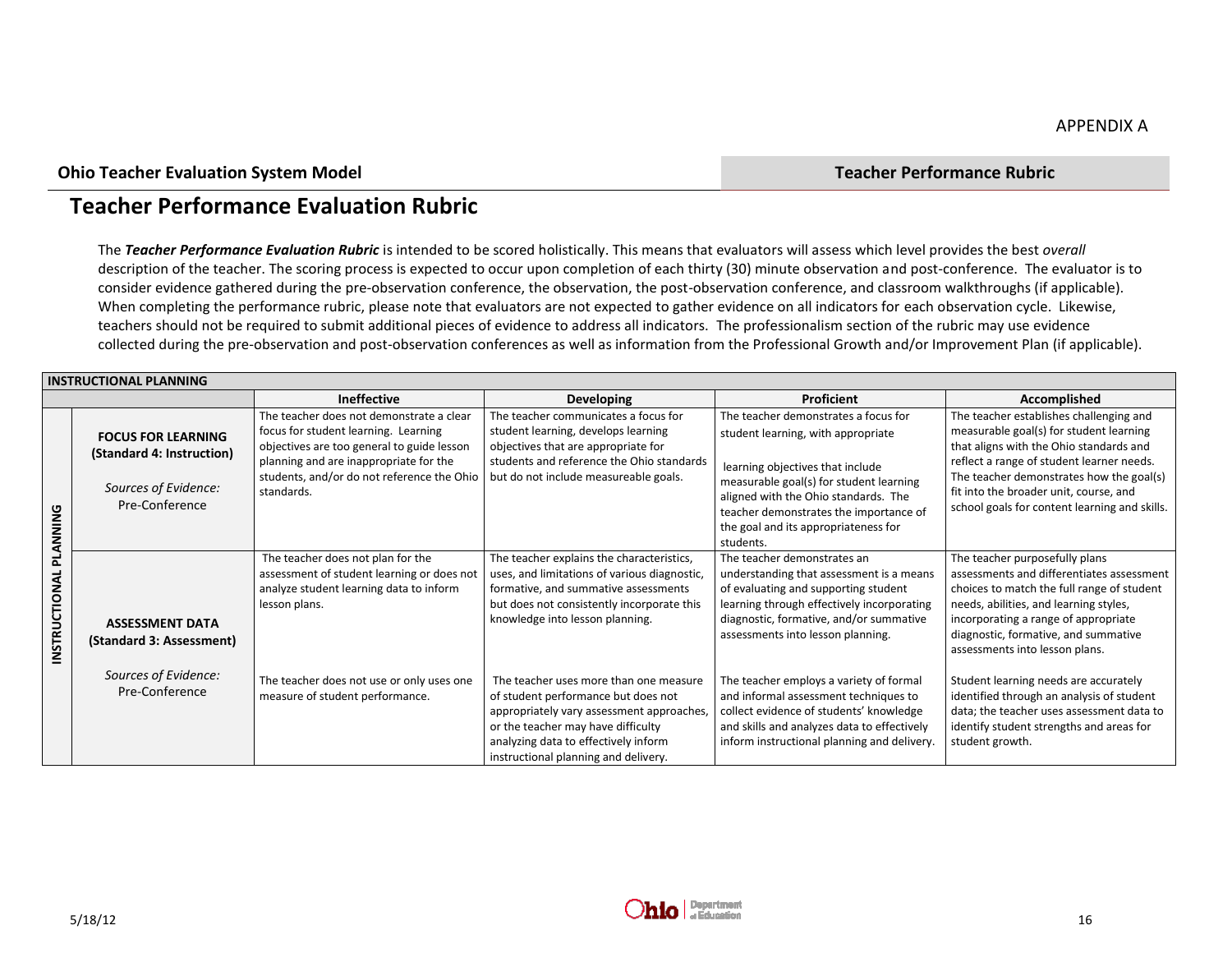|                        | <b>INSTRUCTIONAL PLANNING</b>                                                                                                        |                                                                                                                                                                                                                                       |                                                                                                                                                                                                                                                                                                         |                                                                                                                                                                                                      |                                                                                                                                                                                                                                                                                                                                                                                                                                                                          |  |  |
|------------------------|--------------------------------------------------------------------------------------------------------------------------------------|---------------------------------------------------------------------------------------------------------------------------------------------------------------------------------------------------------------------------------------|---------------------------------------------------------------------------------------------------------------------------------------------------------------------------------------------------------------------------------------------------------------------------------------------------------|------------------------------------------------------------------------------------------------------------------------------------------------------------------------------------------------------|--------------------------------------------------------------------------------------------------------------------------------------------------------------------------------------------------------------------------------------------------------------------------------------------------------------------------------------------------------------------------------------------------------------------------------------------------------------------------|--|--|
|                        |                                                                                                                                      | <b>Ineffective</b>                                                                                                                                                                                                                    | <b>Developing</b>                                                                                                                                                                                                                                                                                       | Proficient                                                                                                                                                                                           | Accomplished                                                                                                                                                                                                                                                                                                                                                                                                                                                             |  |  |
|                        | <b>PRIOR CONTENT</b><br><b>KNOWLEDGE / SEQUENCE /</b><br><b>CONNECTIONS</b><br>(Standard 1: Students;<br><b>Standard 2: Content;</b> | The teacher's lesson does not build on or<br>connect to students' prior knowledge, or<br>the teacher may give an explanation that is<br>illogical or inaccurate as to how the<br>content connects to previous and future<br>learning. | The teacher makes an attempt to connect<br>the lesson to students' prior knowledge, to<br>previous lessons or future learning but is<br>not completely successful.                                                                                                                                      | The teacher makes clear and coherent<br>connections with students' prior<br>knowledge and future learning-both<br>explicitly to students and within the lesson.                                      | The teacher uses the input and<br>contributions of families, colleagues, and<br>other professionals in understanding each<br>learner's prior knowledge and supporting<br>their development. The teacher makes<br>meaningful and relevant connections<br>between lesson content and other<br>disciplines and real-world experiences and<br>careers as well as prepares opportunities<br>for students to apply learning from<br>different content areas to solve problems. |  |  |
| INSTRUCTIONAL PLANNING | <b>Standard 4: Instruction)</b><br>Sources of Evidence:<br>Pre-Conference                                                            |                                                                                                                                                                                                                                       |                                                                                                                                                                                                                                                                                                         | The teacher plans and sequences<br>instruction to include the important<br>content, concepts, and processes in school<br>and district curriculum priorities and in<br>state standards.               | The teacher plans and sequences<br>instruction that reflects an understanding<br>of the prerequisite relationships among<br>the important content, concepts, and<br>processes in school and district curriculum<br>priorities and in state standards as well as<br>multiple pathways for learning depending<br>on student needs. The teacher accurately<br>explains how the lesson fits within the<br>structure of the discipline.                                       |  |  |
|                        | <b>KNOWLEDGE OF STUDENTS</b>                                                                                                         | The teacher demonstrates a lack of<br>familiarity with students' backgrounds and<br>has made no attempts to find this<br>information.                                                                                                 | The teacher demonstrates some<br>familiarity with students' background<br>knowledge and experiences and describes<br>one procedure used to obtain this<br>information.                                                                                                                                  | The teacher demonstrates familiarity with<br>students' background knowledge and<br>experiences and describes multiple<br>procedures used to obtain this<br>information.                              | The teacher demonstrates an<br>understanding of the purpose and value of<br>learning about students' background<br>experiences, demonstrates familiarity with<br>each student's background knowledge and<br>experiences, and describes multiple<br>procedures used to obtain this<br>information.                                                                                                                                                                        |  |  |
|                        | (Standard 1: Students)<br>Sources of Evidence:<br>Analysis of Student Data<br>Pre-Conference                                         | The teacher's plan for instruction does not<br>demonstrate an understanding of<br>students' development, preferred learning<br>styles, and/or student backgrounds/prior<br>experiences.                                               | The teacher's instructional plan draws<br>upon a partial analysis of students'<br>development, readiness for learning,<br>preferred learning styles, or backgrounds<br>and prior experiences and/or the plan is<br>inappropriately tailored to the specific<br>population of students in the classroom. | The teacher's instructional plan draws<br>upon an accurate analysis of the students'<br>development, readiness for learning,<br>preferred learning styles, and backgrounds<br>and prior experiences. | The teacher's analysis of student data<br>(student development, student learning<br>and preferred learning styles, and student<br>backgrounds/prior experiences) accurately<br>connects the data to specific instructional<br>strategies and plans.<br>The teacher plans for and can articulate<br>specific strategies, content, and delivery<br>that will meet the needs of individual<br>students and groups of students.                                              |  |  |

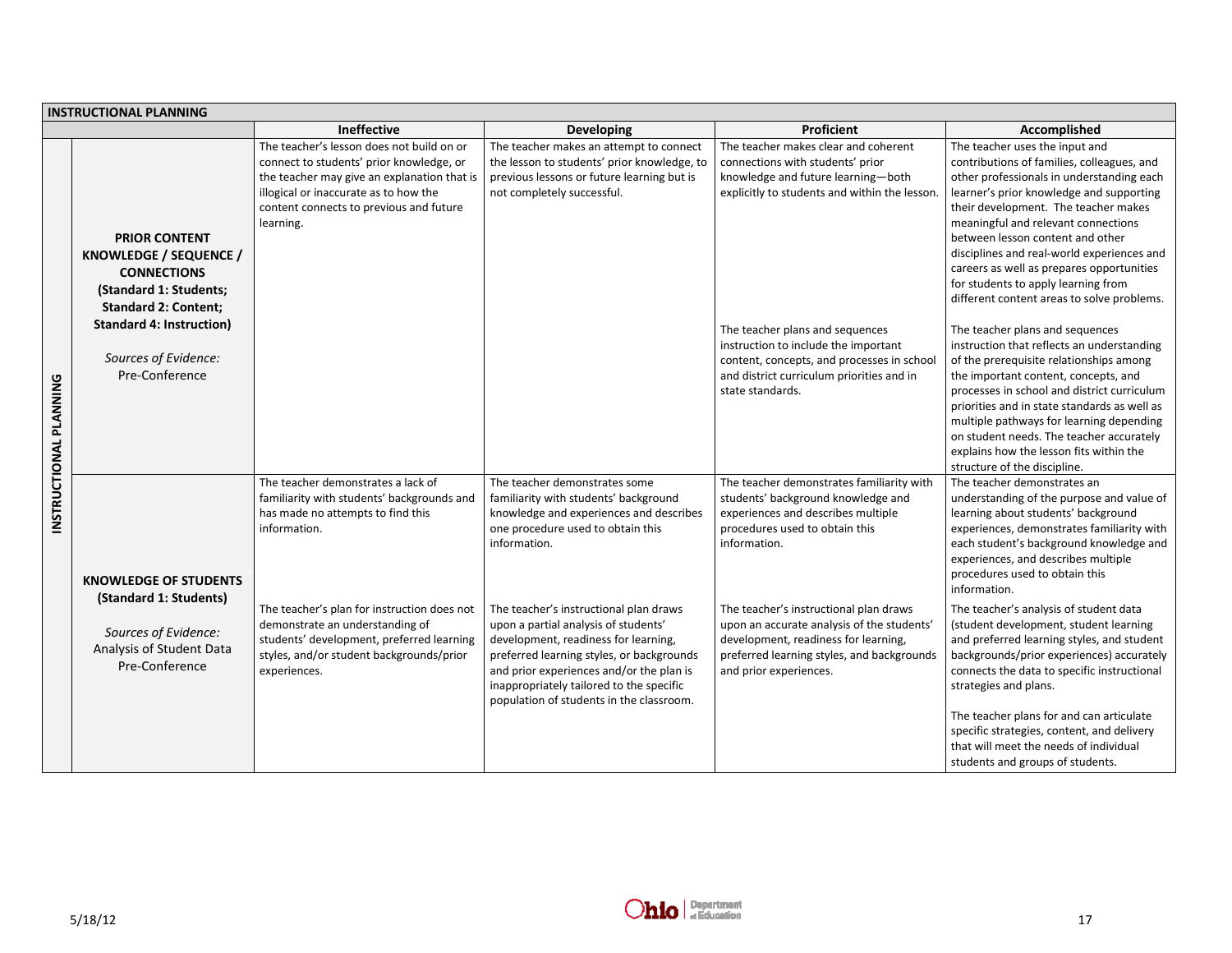|                            | <b>Instruction and Assessment</b>                                                                                                                                                                              |                                                                                                                                                                                                                                                                                                       |                                                                                                                                                                                                                                                                                                                                          |                                                                                                                                                                                                                                                                                                     |                                                                                                                                                                                                                                                                                                                                                                                                    |  |  |
|----------------------------|----------------------------------------------------------------------------------------------------------------------------------------------------------------------------------------------------------------|-------------------------------------------------------------------------------------------------------------------------------------------------------------------------------------------------------------------------------------------------------------------------------------------------------|------------------------------------------------------------------------------------------------------------------------------------------------------------------------------------------------------------------------------------------------------------------------------------------------------------------------------------------|-----------------------------------------------------------------------------------------------------------------------------------------------------------------------------------------------------------------------------------------------------------------------------------------------------|----------------------------------------------------------------------------------------------------------------------------------------------------------------------------------------------------------------------------------------------------------------------------------------------------------------------------------------------------------------------------------------------------|--|--|
|                            |                                                                                                                                                                                                                | <b>Ineffective</b>                                                                                                                                                                                                                                                                                    | <b>Developing</b>                                                                                                                                                                                                                                                                                                                        | Proficient                                                                                                                                                                                                                                                                                          | Accomplished                                                                                                                                                                                                                                                                                                                                                                                       |  |  |
| INSTRUCTION AND ASSESSMENT | <b>LESSON DELIVERY</b><br>(Standard 2: Content;<br><b>Standard 4: Instruction;</b><br><b>Standard 6: Collaboration</b><br>and Communication)                                                                   | A teacher's explanations are unclear,<br>incoherent, or inaccurate, and are<br>generally ineffective in building student<br>understanding. The teacher uses language<br>that fails to engage students, is<br>inappropriate to the content, and/or<br>discourages independent or creative<br>thinking. | Teacher explanations are accurate and<br>generally clear but the teacher may not<br>fully clarify information based on students<br>questions about content or instructions for<br>learning activities or the teacher may use<br>some language that is developmentally<br>inappropriate, leading to confusion or<br>limiting discussion.  | Teacher explanations are clear and<br>accurate. The teacher uses<br>developmentally appropriate strategies<br>and language designed to actively<br>encourage independent, creative, and<br>critical thinking.                                                                                       | Teacher explanations are clear, coherent,<br>and precise. The teacher uses well-timed,<br>individualized, developmentally<br>appropriate strategies and language<br>designed to actively encourage<br>independent, creative, and critical<br>thinking, including the appropriate use of<br>questions and discussion techniques.                                                                    |  |  |
|                            | Sources of Evidence:<br><b>Formal Observation</b><br>Classroom Walkthroughs/<br><b>Informal Observations</b>                                                                                                   | The teacher fails to address student<br>confusion or frustration and does not use<br>effective questioning techniques during<br>the lesson. The lesson is almost entirely<br>teacher-directed.                                                                                                        | The teacher re-explains topics when<br>students show confusion, but is not always<br>able to provide an effective alternative<br>explanation. The teacher attempts to<br>employ purposeful questioning<br>techniques, but may confuse students with<br>the phrasing or timing of questions. The<br>lesson is primarily teacher-directed. | The teacher effectively addresses<br>confusion by re-explaining topics when<br>asked and ensuring understanding. The<br>teacher employs effective, purposeful<br>questioning techniques during instruction.<br>The lesson is a balance of teacher-directed<br>instruction and student-led learning. | The teacher accurately anticipates<br>confusion by presenting information in<br>multiple formats and clarifying content<br>before students ask questions. The<br>teacher develops high-level understanding<br>through effective uses of varied levels of<br>questions. The lesson is student-led, with<br>the teacher in the role of facilitator.                                                  |  |  |
|                            | <b>DIFFERENTIATION</b><br>(Standard 1: Students;<br><b>Standard 4: Instruction)</b><br>Sources of Evidence:<br>Pre-Conference<br><b>Formal Observation</b><br>Classroom Walkthroughs/<br>Informal Observations | The teacher does not attempt to make the<br>lesson accessible and challenging for most<br>students, or attempts are developmentally<br>inappropriate.                                                                                                                                                 | The teacher relies on a single strategy or<br>alternate set of materials to make the<br>lesson accessible to most students though<br>some students may not be able to access<br>certain parts of the lesson and/or some<br>may not be challenged.                                                                                        | The teacher supports the learning needs of<br>students through a variety of strategies,<br>materials, and/or pacing that make<br>learning accessible and challenging for the<br>group                                                                                                               | The teacher matches strategies, materials,<br>and/or pacing to students' individual<br>needs, to make learning accessible and<br>challenging for all students in the<br>classroom. The teacher effectively uses<br>independent, collaborative and whole-<br>class instruction to support individual<br>learning goals and provides varied options<br>for how students will demonstrate<br>mastery. |  |  |
|                            | <b>RESOURCES</b><br>(Standard 2: Content;<br><b>Standard 4: Instruction)</b><br>Sources of Evidence:<br>Pre-Conference<br><b>Formal Observation</b><br>Classroom Walkthroughs/<br><b>Informal Observations</b> | Instructional materials and resources used<br>for instruction are not relevant to the<br>lesson or are inappropriate for students.                                                                                                                                                                    | The teacher uses appropriate instructional<br>materials to support learning goals, but<br>may not meet individual students' learning<br>styles/needs or actively engage them in<br>learning.                                                                                                                                             | Instructional materials and resources are<br>aligned to the instructional purposes and<br>are appropriate for students' learning<br>styles and needs, actively engaging<br>students.                                                                                                                | Instructional materials and resources are<br>aligned to instructional purposes, are<br>varied and appropriate to ability levels of<br>students, and actively engage them in<br>ownership of their learning.                                                                                                                                                                                        |  |  |

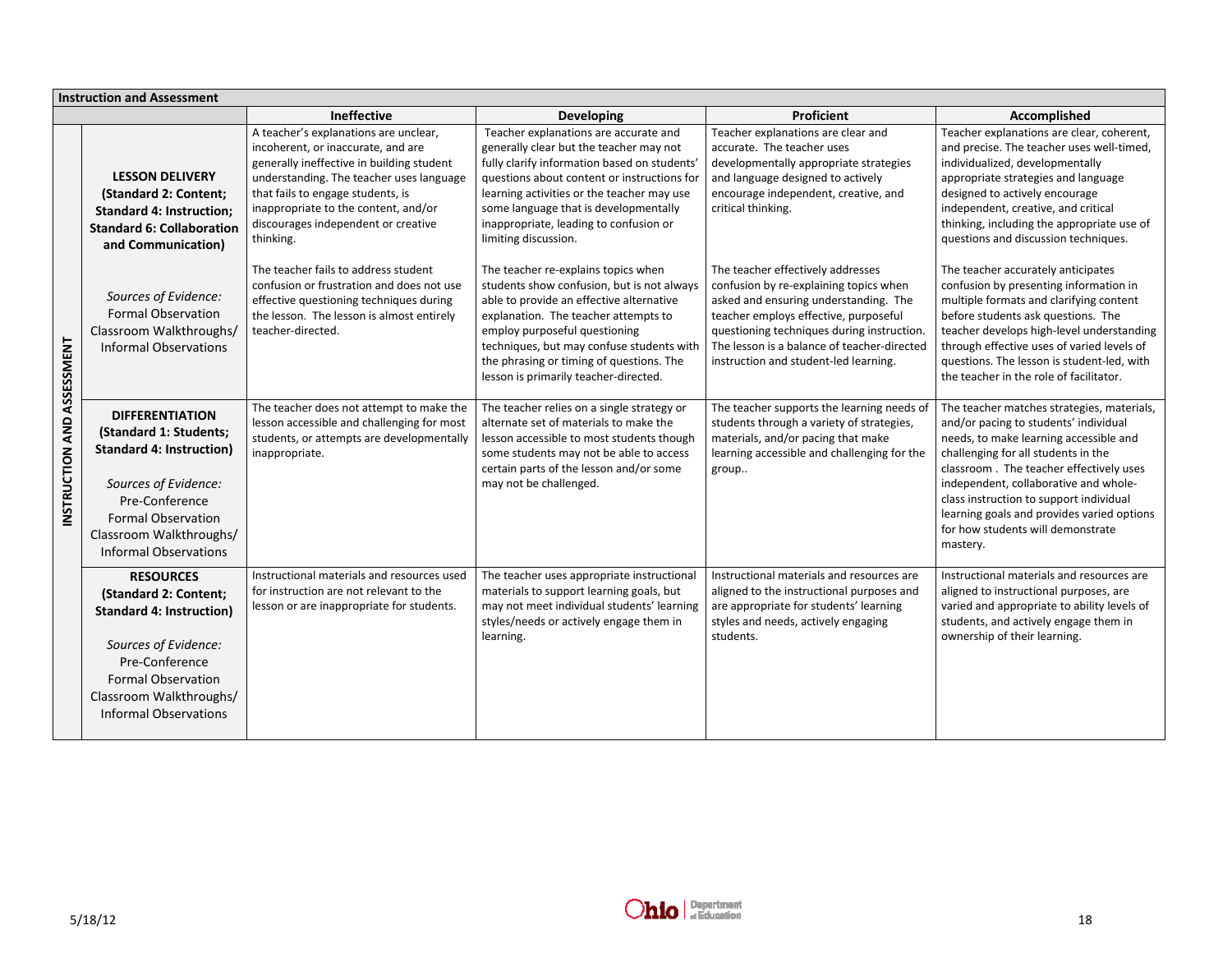|                            | <b>Instruction and Assessment</b>                                                                                                       |                                                                                                                                                                                                            |                                                                                                                                                                                                                                   |                                                                                                                                                                                                                                                                                       |                                                                                                                                                                                                                                                                                                                                                                                     |  |  |
|----------------------------|-----------------------------------------------------------------------------------------------------------------------------------------|------------------------------------------------------------------------------------------------------------------------------------------------------------------------------------------------------------|-----------------------------------------------------------------------------------------------------------------------------------------------------------------------------------------------------------------------------------|---------------------------------------------------------------------------------------------------------------------------------------------------------------------------------------------------------------------------------------------------------------------------------------|-------------------------------------------------------------------------------------------------------------------------------------------------------------------------------------------------------------------------------------------------------------------------------------------------------------------------------------------------------------------------------------|--|--|
|                            |                                                                                                                                         | <b>Ineffective</b>                                                                                                                                                                                         | <b>Developing</b>                                                                                                                                                                                                                 | Proficient                                                                                                                                                                                                                                                                            | Accomplished                                                                                                                                                                                                                                                                                                                                                                        |  |  |
|                            |                                                                                                                                         | There is little or no evidence of a positive<br>rapport between the teacher and<br>students. For example, the teacher may<br>respond disrespectfully to students or<br>ignore their questions or comments. | The teacher is fair in the treatment of<br>students and establishes a basic rapport<br>with them. For example, the teacher<br>addresses students questions or<br>comments but does not inquire about<br>their overall well-being. | The teacher has positive rapport with<br>students and demonstrates respect for<br>and interest in all students. For example,<br>the teacher makes eye contact and<br>connects with individual students.                                                                               | The teacher has positive rapport with<br>students and demonstrates respect for<br>and interest in individual students'<br>experiences, thoughts and opinions. For<br>example, the teacher responds quietly,<br>individually, and sensitively to student<br>confusion or distress.                                                                                                   |  |  |
|                            | <b>CLASSROOM</b><br><b>ENVIRONMENT</b>                                                                                                  | There are no evident routines or<br>procedures; students seem unclear about<br>what they should be doing or are idle.                                                                                      | Routines and procedures are in place, but<br>the teacher may inappropriately prompt or<br>direct students when they are unclear or<br>idle.                                                                                       | Routines and procedures run smoothly<br>throughout the lesson, and students<br>assume age-appropriate levels of<br>responsibility for the efficient operation of<br>the classroom.                                                                                                    | Routines are well-established and orderly<br>and students initiate responsibility for the<br>efficient operation of the classroom.                                                                                                                                                                                                                                                  |  |  |
| INSTRUCTION AND ASSESSMENT | (Standard 1: Students;<br><b>Standard 5: Learning</b><br><b>Environment</b> ; Standard 6:<br><b>Collaboration and</b><br>Communication) | Transitions are inefficient with<br>considerable instructional time lost.<br>Lessons progress too slowly or quickly so<br>students are frequently disengaged.                                              | The teacher transitions between learning<br>activities, but occasionally loses some<br>instructional time in the process.                                                                                                         | Transitions are efficient and occur<br>smoothly. There is evidence of varied<br>learning situations (whole class,<br>cooperative learning, small group and<br>independent work).                                                                                                      | Transitions are seamless as the teacher<br>effectively maximizes instructional time<br>and combines independent, collaborative,<br>and whole-class learning situations.                                                                                                                                                                                                             |  |  |
|                            | Sources of Evidence:<br>Pre-Conference<br><b>Formal Observation</b><br>Classroom Walkthroughs/<br><b>Informal Observations</b>          | The teacher creates a learning<br>environment that allows for little or no<br>communication or engagement with<br>families.                                                                                | The teacher welcomes communication<br>from families and replies in a timely<br>manner.                                                                                                                                            | The teacher engages in two-way<br>communication and offers a variety of<br>volunteer opportunities and activities for<br>families to support student learning.                                                                                                                        | The teacher engages in two-way, ongoing<br>communication with families that results<br>in active volunteer, community, and family<br>partnerships which contribute to student<br>learning and development.                                                                                                                                                                          |  |  |
|                            |                                                                                                                                         | Expectations for behavior are not<br>established or are inappropriate and/or no<br>monitoring of behaviors occurs. The<br>teacher responds to misbehavior<br>inappropriately.                              | Appropriate expectations for behavior are<br>established, but some expectations are<br>unclear or do not address the needs of<br>individual students. The teacher<br>inconsistently monitors behavior.                            | A classroom management system has been<br>implemented that is appropriate and<br>responsive to classroom and individual<br>needs of students. Clear expectations for<br>student behavior are evident. Monitoring<br>of student behavior is consistent,<br>appropriate, and effective. | A classroom management system has<br>been designed, implemented, and<br>adjusted with student input and is<br>appropriate for the classroom and<br>individual student needs. Students are<br>actively encouraged to take responsibility<br>for their behavior. The teacher uses<br>research-based strategies to lessen<br>disruptive behaviors and reinforce positive<br>behaviors. |  |  |

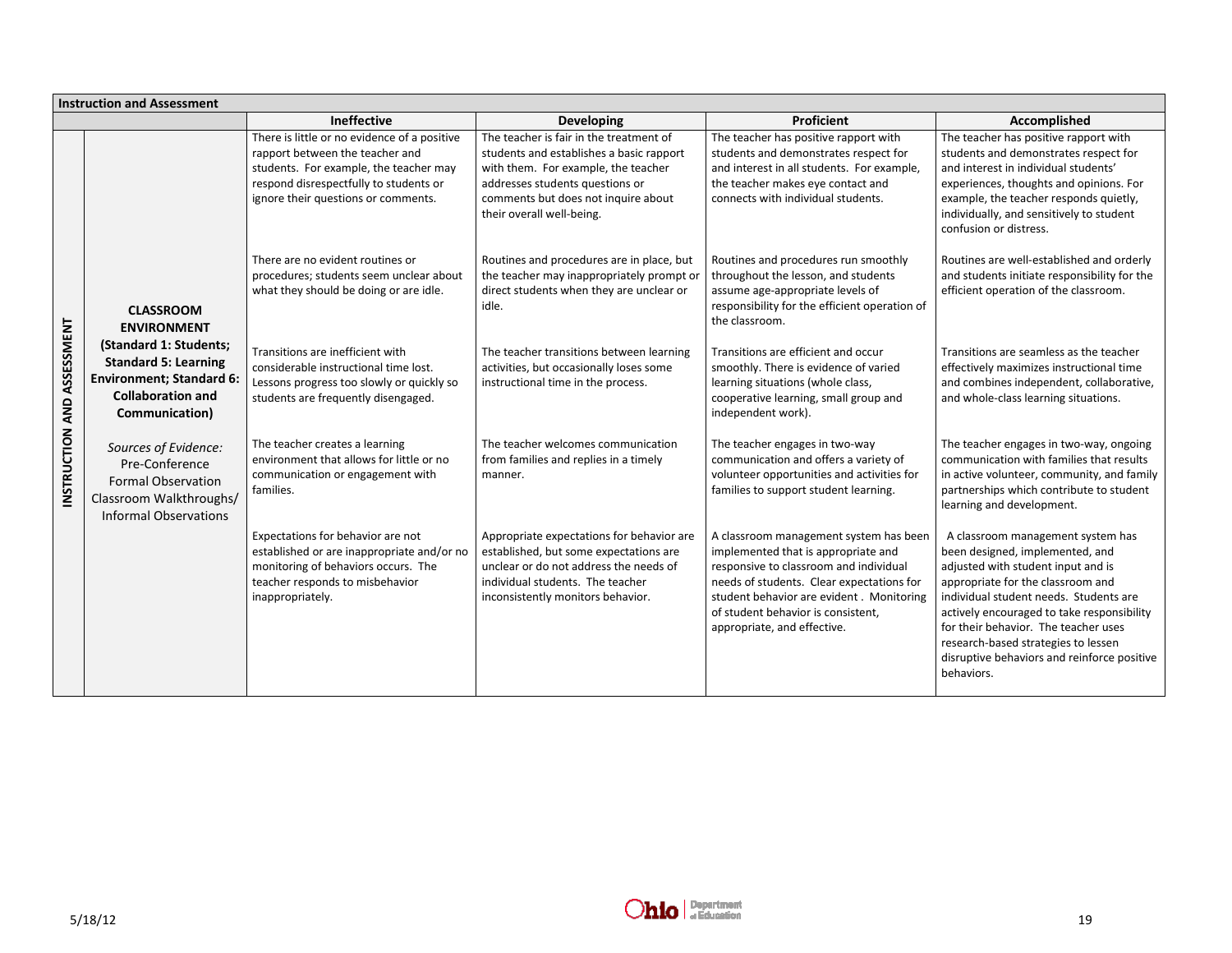|                            | <b>Instruction and Assessment</b>                                                                                                                 |                                                                                                                                                             |                                                                                                                                                                          |                                                                                                                                                                                                                                        |                                                                                                                                                                                                                                                                                                                                                                                                                                                                                                   |  |
|----------------------------|---------------------------------------------------------------------------------------------------------------------------------------------------|-------------------------------------------------------------------------------------------------------------------------------------------------------------|--------------------------------------------------------------------------------------------------------------------------------------------------------------------------|----------------------------------------------------------------------------------------------------------------------------------------------------------------------------------------------------------------------------------------|---------------------------------------------------------------------------------------------------------------------------------------------------------------------------------------------------------------------------------------------------------------------------------------------------------------------------------------------------------------------------------------------------------------------------------------------------------------------------------------------------|--|
|                            |                                                                                                                                                   | Ineffective                                                                                                                                                 | <b>Developing</b>                                                                                                                                                        | Proficient                                                                                                                                                                                                                             | Accomplished                                                                                                                                                                                                                                                                                                                                                                                                                                                                                      |  |
| INSTRUCTION AND ASSESSMENT |                                                                                                                                                   | The teacher does not routinely use<br>assessments to measure student mastery.                                                                               | The teacher uses assessments to measure<br>student mastery, but may not differentiate<br>instruction based on this information.                                          | The teacher uses assessment data to<br>identify students' strengths and needs,<br>and modifies and differentiates instruction<br>accordingly, although the teacher may not<br>be able to anticipate learning obstacles.                | The teacher uses assessment data to<br>identify students' strengths and needs,<br>and modifies and differentiates instruction<br>accordingly, as well as examines classroom<br>assessment results to reveal trends and<br>patterns in individual and group progress<br>and to anticipate learning obstacles.                                                                                                                                                                                      |  |
|                            | <b>ASSESSMENT OF</b><br><b>STUDENT LEARNING</b><br>(Standard 3: Assessment)                                                                       | The teacher rarely or never checks the<br>students' understanding of content. The<br>teacher fails to make adjustments in<br>response to student confusion. | The teacher checks for student<br>understanding and makes attempts to<br>adjust instruction accordingly, but these<br>adjustments may cause some additional<br>confusion | The teacher checks for understanding at<br>key moments and makes adjustments to<br>instruction (whole-class or individual<br>students). The teacher responds to student<br>misunderstandings by providing additional<br>clarification. | The teacher continually checks for<br>understanding and makes adjustments<br>accordingly (whole-class or individual<br>students). When an explanation is not<br>effectively leading students to understand<br>the content, the teacher adjusts quickly<br>and seamlessly within the lesson and uses<br>an alternative way to explain the concept.                                                                                                                                                 |  |
|                            | Sources of Evidence:<br>Pre-Conference<br><b>Formal Observation</b><br>Classroom Walkthroughs/<br><b>Informal Observations</b><br>Post-Conference | The teacher persists in using a particular<br>strategy for responding to<br>misunderstandings, even when data<br>suggest the approach is not succeeding.    | The teacher gathers and uses student data<br>from a few sources to choose appropriate<br>instructional strategies for groups of<br>students.                             | The teacher gathers and uses student data<br>from a variety of sources to choose and<br>implement appropriate instructional<br>strategies for groups of students.                                                                      | By using student data from a variety of<br>sources, the teacher appropriately adapts<br>instructional methods and materials and<br>paces learning activities to meet the needs<br>of individual students as well as the whole<br>class.                                                                                                                                                                                                                                                           |  |
|                            |                                                                                                                                                   | The teacher does not provide students<br>with feedback about their learning.                                                                                | Students receive occasional or limited<br>feedback about their performance from<br>the teacher.                                                                          | The teacher provides substantive, specific,<br>and timely feedback of student progress to<br>students, families, and other school<br>personnel while maintaining<br>confidentiality.                                                   | The teacher provides substantive, specific,<br>and timely feedback to students, families,<br>and other school personnel while<br>maintaining confidentiality. The teacher<br>provides the opportunity for students to<br>engage in self-assessment and show<br>awareness of their own strengths and<br>weaknesses. The teacher uses student<br>assessment results to reflect on his or her<br>own teaching and to monitor teaching<br>strategies and behaviors in relation to<br>student success. |  |

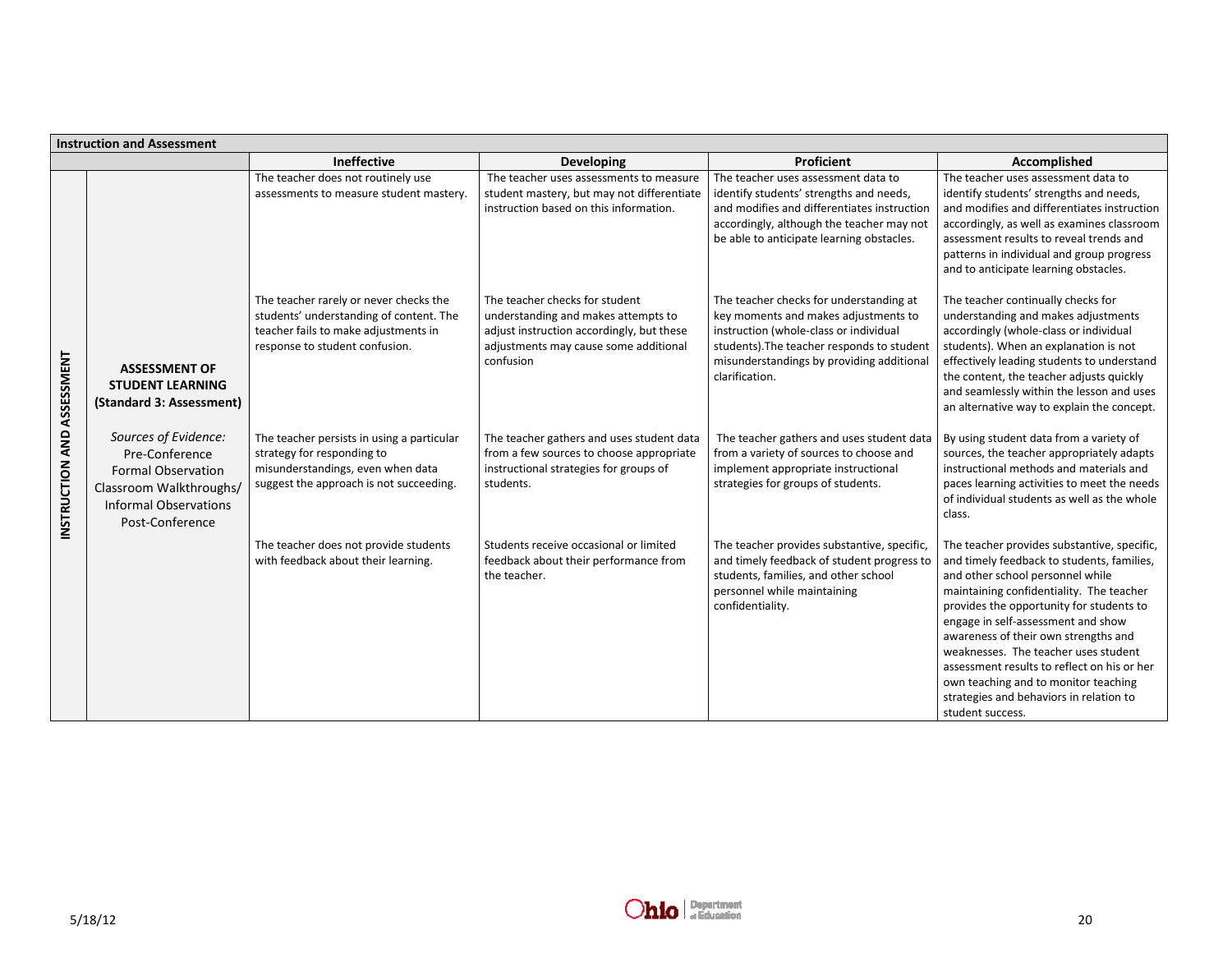|                | <b>Professionalism</b>                                                                                                                                                        |                                                                                                                                                                                  |                                                                                                                                                                                                                                                                                          |                                                                                                                                                                                                                                                               |                                                                                                                                                                                                                                                                                                                                               |  |  |
|----------------|-------------------------------------------------------------------------------------------------------------------------------------------------------------------------------|----------------------------------------------------------------------------------------------------------------------------------------------------------------------------------|------------------------------------------------------------------------------------------------------------------------------------------------------------------------------------------------------------------------------------------------------------------------------------------|---------------------------------------------------------------------------------------------------------------------------------------------------------------------------------------------------------------------------------------------------------------|-----------------------------------------------------------------------------------------------------------------------------------------------------------------------------------------------------------------------------------------------------------------------------------------------------------------------------------------------|--|--|
|                |                                                                                                                                                                               | <b>Ineffective</b>                                                                                                                                                               | <b>Developing</b>                                                                                                                                                                                                                                                                        | Proficient                                                                                                                                                                                                                                                    | Accomplished                                                                                                                                                                                                                                                                                                                                  |  |  |
| SM             | <b>PROFESSIONAL</b><br><b>RESPONSIBILITIES</b><br>(Standard 6: Collaboration<br>and Communication;<br><b>Standard 7: Professional</b><br><b>Responsibility and</b><br>Growth) | The teacher fails to communicate clearly<br>with students and families or collaborate<br>effectively with professional colleagues.<br>The teacher fails to understand and follow | The teacher uses a variety of strategies to<br>communicate with students and families<br>and collaborate with colleagues, but these<br>approaches may not always be<br>appropriate for a particular situation or<br>achieve the intended outcome.<br>The teacher understands and follows | The teacher uses effective communication<br>strategies with students and families and<br>works effectively with colleagues to<br>examine problems of practice, analyze<br>student work, and identify targeted<br>strategies.<br>The teacher meets ethical and | The teacher communicates effectively<br>with students, families, and colleagues.<br>The teacher collaborates with colleagues<br>to improve personal and team practices by<br>facilitating professional dialogue, peer<br>observation and feedback, peer coaching<br>and other collegial learning activities.<br>The teacher meets ethical and |  |  |
| ≸<br>PROFESSIO | Sources of Evidence:<br>Professional Development<br>Plan or Improvement Plan;<br>Pre-conference;                                                                              | regulations, policies, and agreements.                                                                                                                                           | district policies and state and federal<br>regulations at a minimal level.                                                                                                                                                                                                               | professional responsibilities with integrity<br>and honesty. The teacher models and<br>upholds district policies and state and<br>federal regulations.                                                                                                        | professional responsibilities and helps<br>colleagues access and interpret laws and<br>policies and understand their implications<br>in the classroom.                                                                                                                                                                                        |  |  |
|                | Post-conference;<br>daily interaction with<br>others                                                                                                                          | The teacher fails to demonstrate evidence<br>of an ability to accurately self-assess<br>performance and to appropriately identify<br>areas for professional development.         | The teacher identifies strengths and areas<br>for growth to develop and implement<br>targeted goals for professional growth.                                                                                                                                                             | The teacher sets data-based short- and<br>long-term professional goals and takes<br>action to meet these goals.                                                                                                                                               | The teacher sets and regularly modifies<br>short-and long-term professional goals<br>based on self-assessment and analysis of<br>student learning evidence.                                                                                                                                                                                   |  |  |

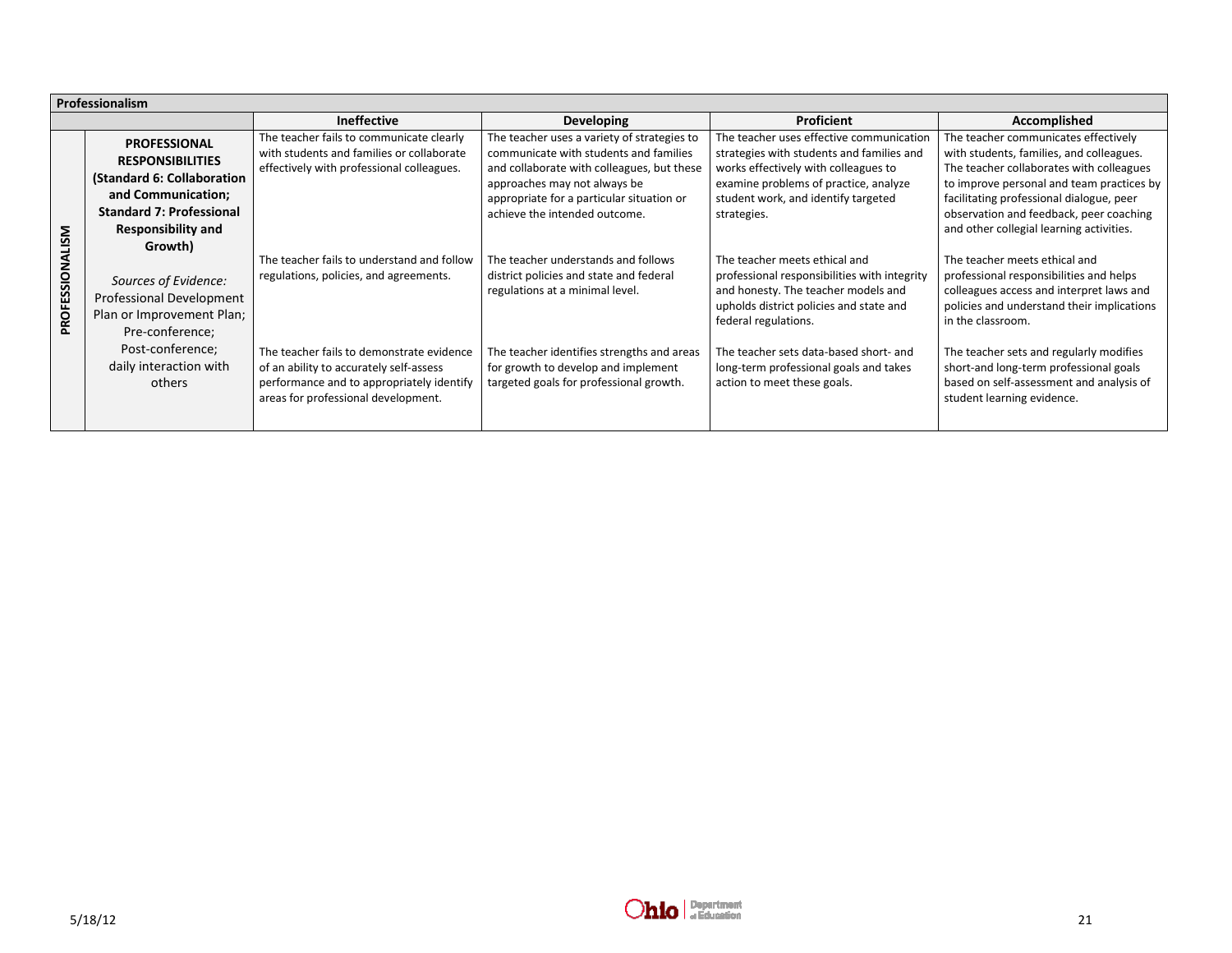Accomplished:

# **Using Evidence to Inform Holistic Performance Ratings**

#### **Defining the Performance Ratings**

In accordance with Ohio Revised Code 3319.112 the rubric describes four levels of teacher performance for each standard area. Each performance rating can also be described in more general terms, as a holistic rating of teacher performance:

**Teacher Evaluation relies on two key evaluation components: a rating of Teacher Performance and a rating of student academic growth, each weighted at fifty percent of each evaluation. The following guidance speaks to the Teacher Performance rating component, utilizing the state model Teacher Performance Evaluation Rubric.** The following is suggested step-by-step guidance for evaluators to review and analyze multiple data points that *inform teacher performance ratings*.

# **Step 1: Gather evidence**

**1a. Align evidence to each standard area**. Group the evidence you have collected from time in the classroom, conferences and everyday interactions with the teacher into the ten standard areas of performance described by the Teacher Performance Evaluation Rubric.

**1b. Be consistent in gathering, recording, and sharing detailed, factual evidence.** Capture enough detail to accurately but succinctly describe the event, interaction, or behavior factually (without implied judgment or opinion in the recording). Share the form with teachers throughout the year so that the information can be used as a basis for changes in practice.

**1c. Sort the evidence by standard area to determine where more information is needed.** As the year progresses, holes in evidence coverage across standard areas may emerge. If the evidence collected is organized by standard area after each interaction, it will be automatically sorted by standard area and missing evidence will be apparent. Keep these standard areas in mind during future interactions with the teacher, since all standard areas are important for effective teaching practice.<br> $\bigcap \mathbf{h}$   $\bigcap$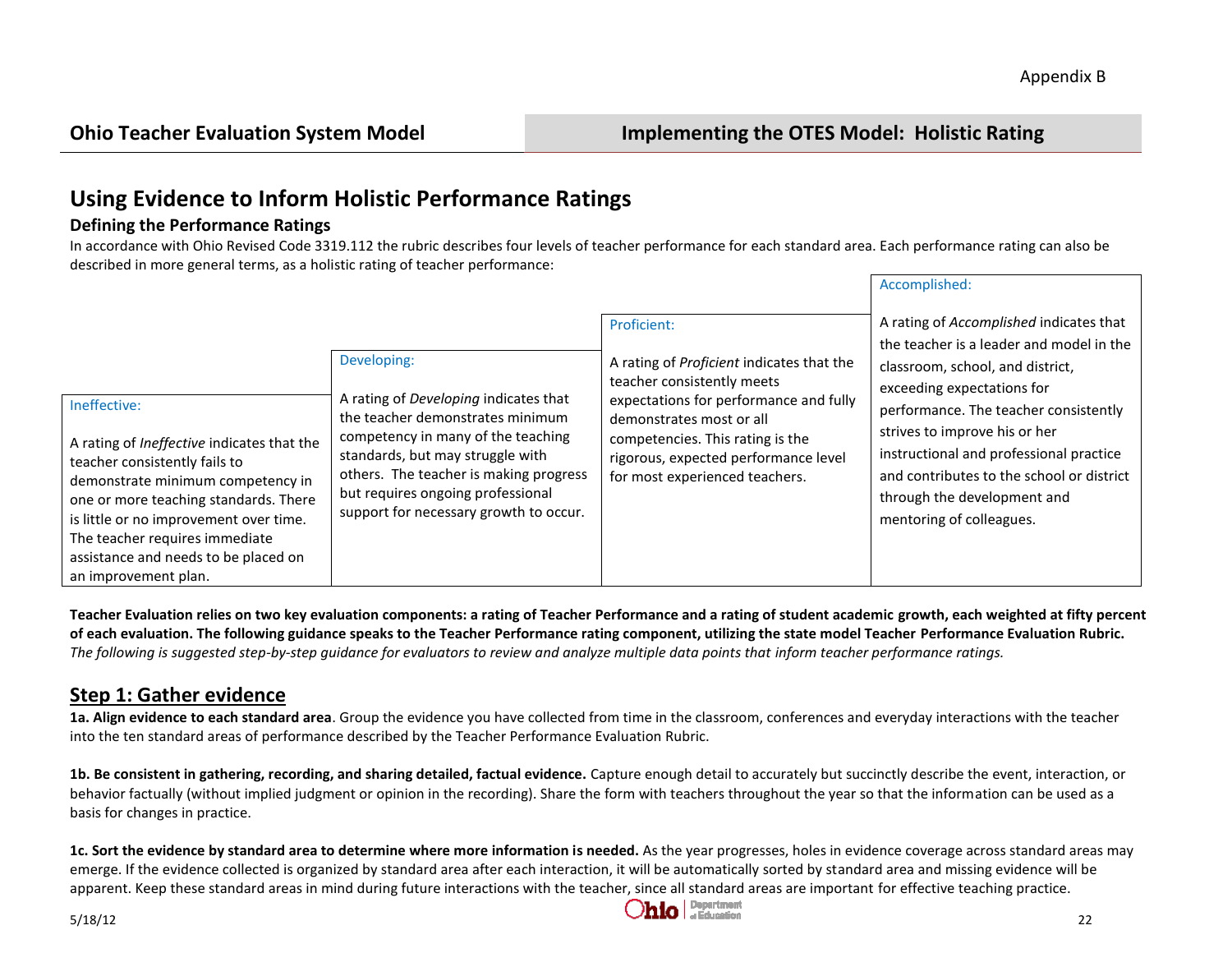# **Step 2: Issue a holistic performance rating**

**2a. Read all of the evidence collected up to that point within a standard area, looking for patterns**. For example, if a teacher talks about wanting to improve an instructional technique in a pre-conference, demonstrates that technique in the first formal classroom observation and an informal classroom "walk-through" and asks for feedback on the technique in the post-conference, that teacher is displaying a pattern of devoting attention to a particular area of practice. Note these patterns and take them into consideration when issuing a rating.

**2b. Compare the evidence and patterns to the performance descriptors.** After becoming familiar with the rubric, start by re-reading all of the Proficient performance descriptors in a standard area. Does the evidence exemplify this level of performance? Whether yes or no, look at the Accomplished or Developing performance level descriptors as well, to decide if either of them better aligns with the available evidence. If the Developing descriptor seems to be an appropriate match to the evidence, also read the Ineffective descriptor carefully to consider whether any evidence is at this level.

**2c. Repeat the process above for each standard area, and then consider patterns of performance across standard areas**. Once you determine a rating for each standard area, based on the available evidence from multiple interactions, look at the larger picture of performance across all standard areas. Although all standard areas are important for effective teacher practice, you may find it appropriate to more strongly weight patterns of behavior in one standard area over another. For example, if the teacher demonstrates a pattern of Developing behavior in the standard areas of Classroom Environment and Resources but exhibits solidly Proficient patterns of behavior in the standard area of Knowledge of Students and Lesson Delivery, you may use your knowledge of the situation to make sense of this information, finding that performance in the former two areas inhibits performance in other areas. As another example, you may find that some of the lost instructional time observed within a classroom is offset by the teacher's intense attention to individual student needs demonstrated throughout the class time and elsewhere. In a different case, however, you might observe that a pattern of classroom management issues such as lost instructional time is significant enough to overshadow the teacher's proficient performance in other categories. The key point is that no one standard area of performance should be considered in isolation, but should be analyzed in relation to all other areas of performance.

### **Step 3: Issue the end-of-year performance rating**

**3a. Consider all evidence from the year, paying attention to trends.** In order to issue a teacher's final performance rating for the year, return to the body of collected evidence rather than just the earlier standard area- or holistic ratings. Use the process outlined to reconsider the evidence in each standard area across the arc of the entire year, taking into account observations, all conferences, and daily interactions. During this step, it is particularly important to consider *trends* in the teacher's performance over time. Was the teacher consistent in his or her practice, did he or she improve, or did the teacher decline in one or more areas? If a pattern of evidence in a particular standard area displays a trend of behavior or practice, the evaluator may consider placing more emphasis on the area improvement or decline.

**3b. Consider minimum thresholds of competency.** Flag any instance of an Ineffective rating as you prepare to issue the final performance rating. While the example of Ineffective behavior should be examined within the entire context of the evidence collected for the teacher, consider that there are minimum thresholds of competency for each of the ten standard areas described in the Teacher Performance Evaluation Rubric. It is possible that a serious deficiency in one area can and should carry more weight than positive ratings in other areas. Rely on your professional judgment, supported by the evidence you have gathered, to decide if this evidence of ineffective practice is grounds to issue a final ineffective rating, taking into account how detrimental the displayed deficiency is to the teacher's classroom, colleagues and school as a whole.

**3c. Issue the final performance rating, summarize the supporting evidence, and offer areas of reinforcement and refinement.** Complete the performance rating process by documenting the final teacher performance rating. Support your rating with evidence from formal and informal observations, artifacts provided by the teacher, and other appropriate evidence collected throughout the evaluation cycle. Provide succinct, targeted feedback on what professional growth needs to occur so that teachers have a clear understanding of the path to continuous growth and improvement and have concrete examples of supports that will help them improve practice.